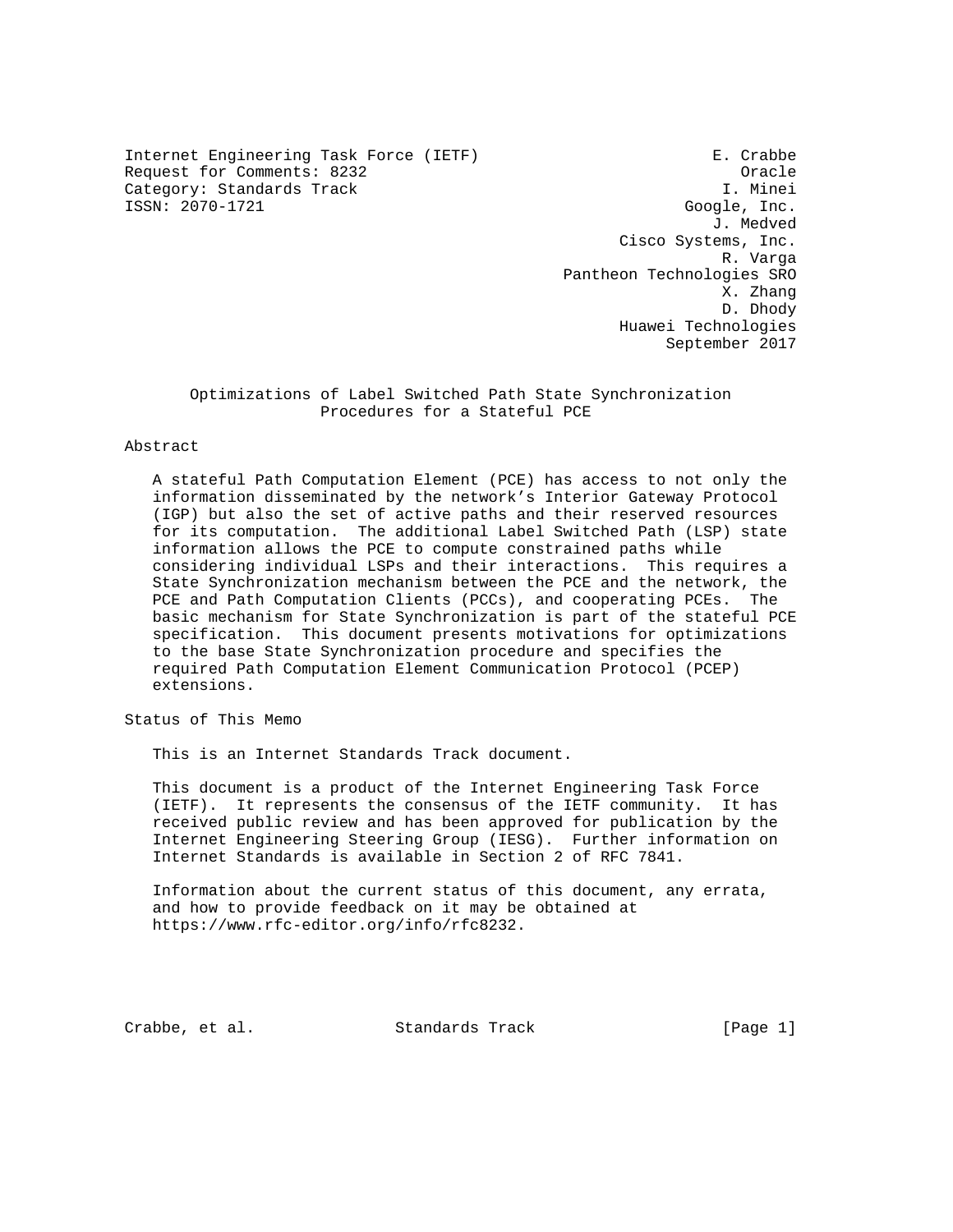#### Copyright Notice

 Copyright (c) 2017 IETF Trust and the persons identified as the document authors. All rights reserved.

 This document is subject to BCP 78 and the IETF Trust's Legal Provisions Relating to IETF Documents

 (https://trustee.ietf.org/license-info) in effect on the date of publication of this document. Please review these documents carefully, as they describe your rights and restrictions with respect to this document. Code Components extracted from this document must include Simplified BSD License text as described in Section 4.e of the Trust Legal Provisions and are provided without warranty as described in the Simplified BSD License.

Crabbe, et al. Standards Track [Page 2]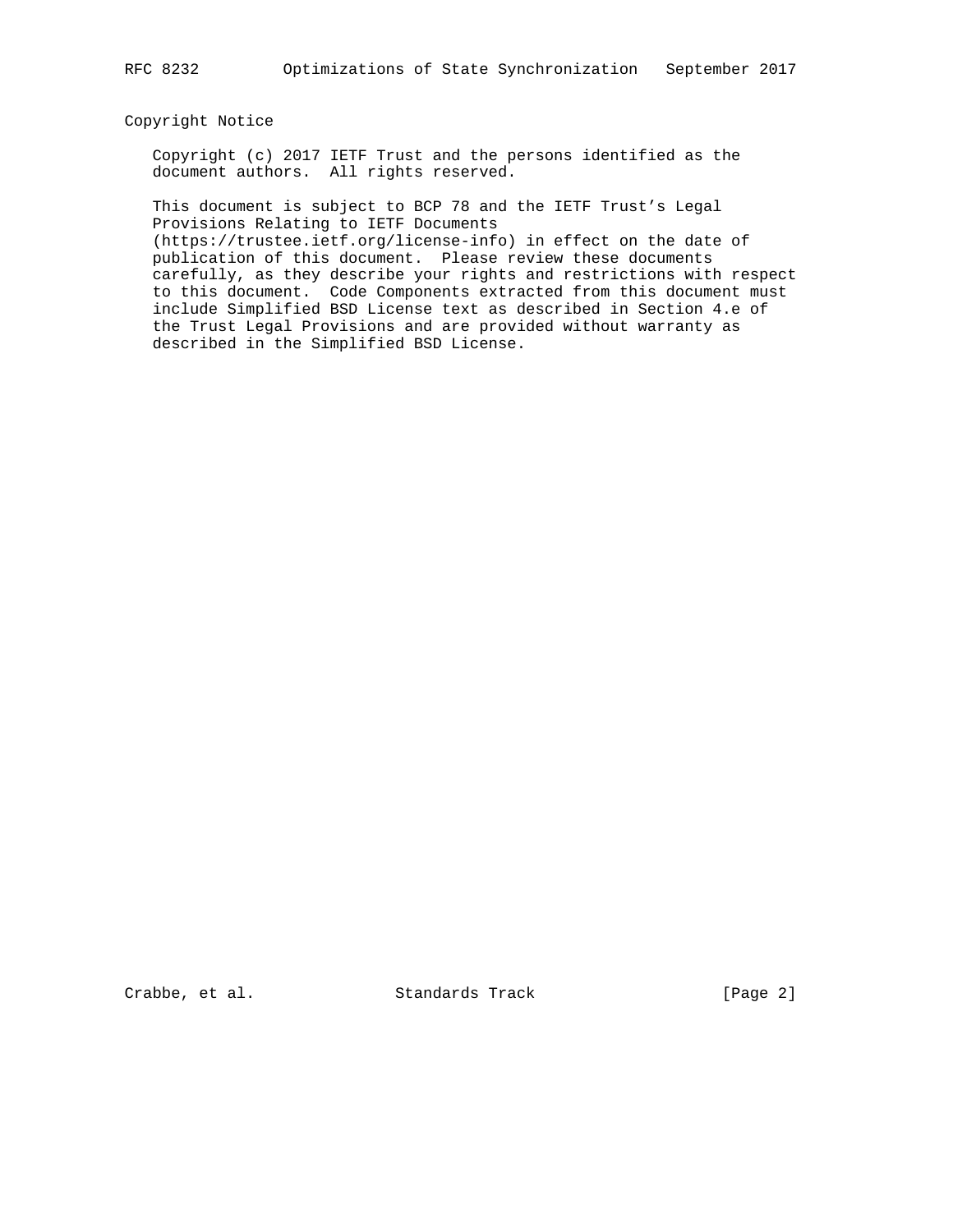# Table of Contents

|  | 3.2. State Synchronization Avoidance Procedure 5              |
|--|---------------------------------------------------------------|
|  | 3.2.1. IP Address Change during Session Re-establishment 10   |
|  |                                                               |
|  | $3.3.1.$ LSP-DB Version Number TLV 11                         |
|  | 3.3.2. Speaker Entity Identifier TLV 12                       |
|  | 4. Incremental State Synchronization 13                       |
|  |                                                               |
|  | 4.2. Incremental Synchronization Procedure 14                 |
|  | 5. PCE-Triggered Initial Synchronization 17                   |
|  |                                                               |
|  | 5.2. PCE-Triggered Initial State Synchronization Procedure 18 |
|  |                                                               |
|  |                                                               |
|  | 6.2. PCE-Triggered State Resynchronization Procedure 19       |
|  | 7. Advertising Support of Synchronization Optimizations 20    |
|  |                                                               |
|  |                                                               |
|  |                                                               |
|  | 8.3. STATEFUL-PCE-CAPABILITY TLV 22                           |
|  |                                                               |
|  | 9.1. Control of Function and Policy 22                        |
|  | 9.2. Information and Data Models 22                           |
|  | 9.3. Liveness Detection and Monitoring 23                     |
|  |                                                               |
|  | 9.5. Requirements on Other Protocols 23                       |
|  |                                                               |
|  |                                                               |
|  |                                                               |
|  |                                                               |
|  |                                                               |
|  |                                                               |
|  |                                                               |
|  |                                                               |

Crabbe, et al. Standards Track [Page 3]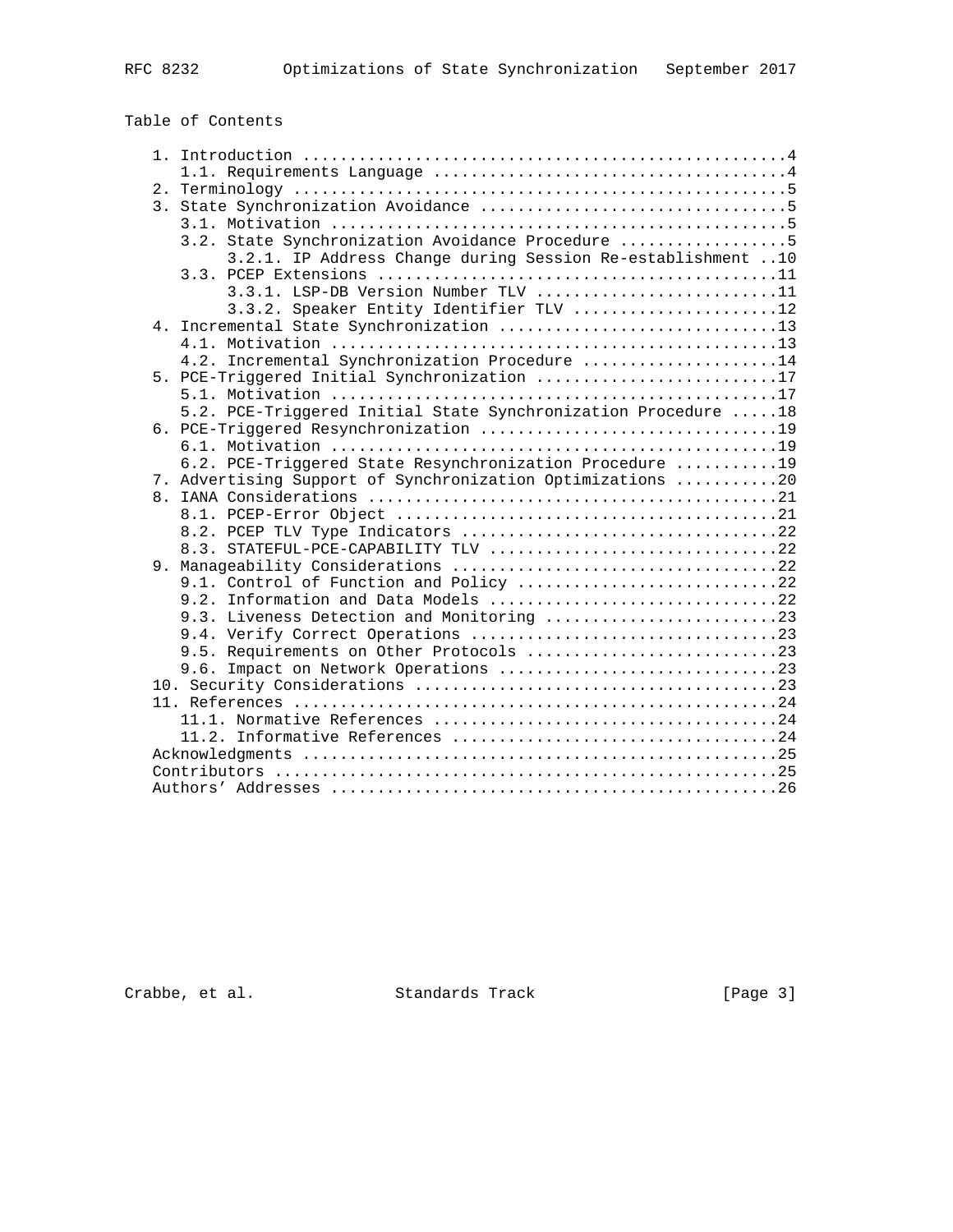## 1. Introduction

 The Path Computation Element Communication Protocol (PCEP) provides mechanisms for Path Computation Elements (PCEs) to perform path computations in response to Path Computation Client (PCC) requests.

 [RFC8231] describes a set of extensions to PCEP to provide stateful control. A stateful PCE has access to not only the information carried by the network's Interior Gateway Protocol (IGP) but also the set of active paths and their reserved resources for its computations. The additional state allows the PCE to compute constrained paths while considering individual LSPs and their interactions. This requires a State Synchronization mechanism between the PCE and the network, the PCE and the PCC, and cooperating PCEs. [RFC8231] describes the basic mechanism for State Synchronization. This document specifies following optimizations for State Synchronization and the corresponding PCEP procedures and extensions:

- o State Synchronization Avoidance: To skip State Synchronization if the state has survived and not changed during session restart. (See Section 3.)
- o Incremental State Synchronization: To do incremental (delta) State Synchronization when possible. (See Section 4.)
- o PCE-Triggered Initial Synchronization: To let PCE control the timing of the initial State Synchronization. (See Section 5.)
- o PCE-Triggered Resynchronization: To let PCE resynchronize the state for sanity check. (See Section 6.)

 Support for each of the synchronization optimization capabilities is advertised during the PCEP initialization phase. See Section 7 for the new flags defined in this document. The handling of each flag is described in the relevant section.

### 1.1. Requirements Language

 The key words "MUST", "MUST NOT", "REQUIRED", "SHALL", "SHALL NOT", "SHOULD", "SHOULD NOT", "RECOMMENDED", "NOT RECOMMENDED", "MAY", and "OPTIONAL" in this document are to be interpreted as described in BCP 14 [RFC2119] [RFC8174] when, and only when, they appear in all capitals, as shown here.

Crabbe, et al. Standards Track [Page 4]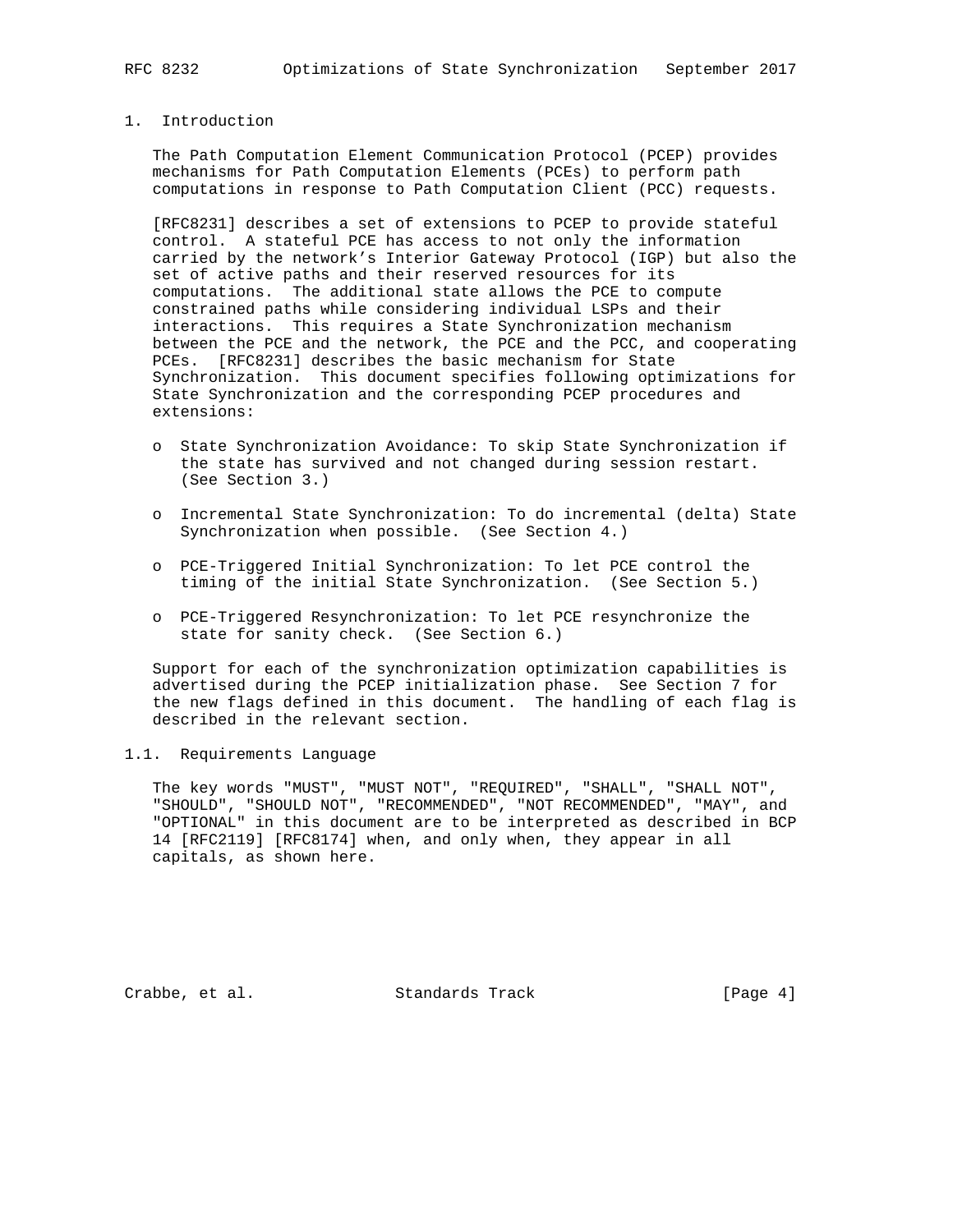2. Terminology

 This document uses the following terms defined in [RFC5440]: PCC, PCE, and PCEP Peer.

 This document uses the following terms defined in [RFC8051]: Stateful PCE, Delegation, and LSP State Database (LSP-DB).

 This document uses the following terms defined in [RFC8231]: Redelegation Timeout Interval, LSP State Report, and LSP Update Request.

 Within this document, when describing PCE-PCE communications, the requesting PCE fills the role of a PCC as usual.

### 3. State Synchronization Avoidance

3.1. Motivation

 The purpose of State Synchronization is to provide a checkpoint-in-time state replica of a PCC's LSP state in a stateful PCE. State Synchronization is performed immediately after the initialization phase [RFC5440]. [RFC8231] describes the basic mechanism for State Synchronization.

 State Synchronization is not always necessary following a PCEP session restart. If the state of both PCEP peers did not change, the synchronization phase may be skipped. This can result in significant savings in both control-plane data exchanges and the time it takes for the stateful PCE to become fully operational.

### 3.2. State Synchronization Avoidance Procedure

 State Synchronization MAY be skipped following a PCEP session restart if the state of both PCEP peers did not change during the period prior to session re-initialization. To be able to make this determination, state must be exchanged and maintained by both PCE and PCC during normal operation. This is accomplished by keeping track of the changes to the LSP-DB, using a version tracking field called the LSP-DB Version Number.

 The INCLUDE-DB-VERSION (S) bit in the STATEFUL-PCE-CAPABILITY TLV (Section 7) is advertised on a PCEP session during session startup to indicate that the LSP-DB Version Number is to be included when the LSPs are reported to the PCE. The LSP-DB Version Number, carried in LSP-DB-VERSION TLV (see Section 3.3.1), is owned by a PCC, and it MUST be incremented by 1 for each successive change in the PCC's LSP- DB. The LSP-DB Version Number MUST start at 1 and may wrap around.

Crabbe, et al. Standards Track [Page 5]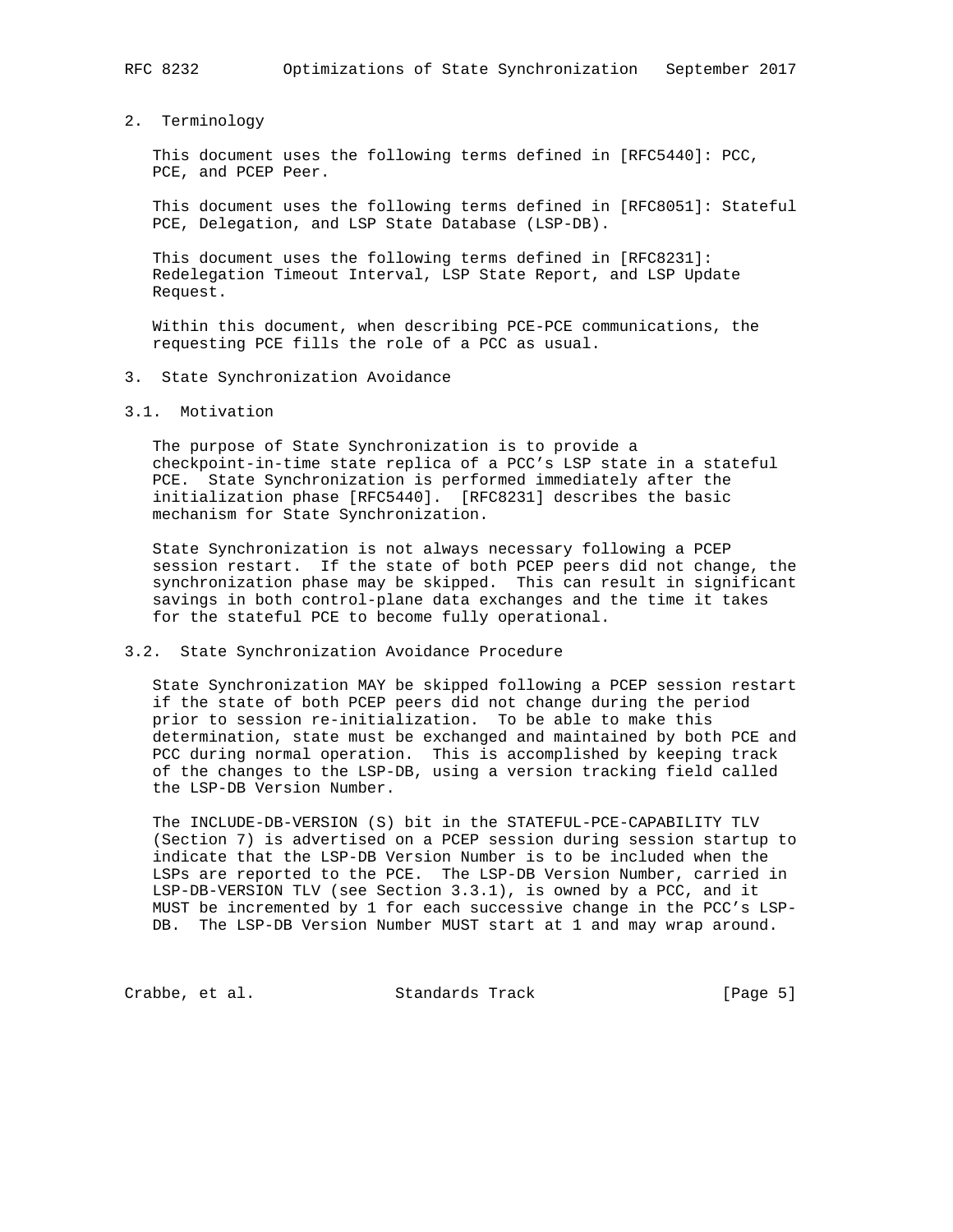Values 0 and 0xFFFFFFFFFFFFFFFF are reserved. If either of the two values are used during LSP State (re)Synchronization, the PCE speaker receiving this value MUST send back a PCEP Error (PCErr) with Error type=20 and Error-value=6 'Received an invalid LSP-DB Version Number', and close the PCEP session. Operations that trigger a change to the local LSP-DB include a change in the LSP operational state, delegation of an LSP, removal or setup of an LSP, or change in any of the LSP attributes that would trigger a report to the PCE.

 If the include LSP-DB version capability is enabled, a PCC MUST increment its LSP-DB Version Number when the 'Redelegation Timeout Interval' timer expires (see [RFC8231] for the use of the Redelegation Timeout Interval).

 If both PCEP speakers set the S flag in the OPEN object's STATEFUL-PCE-CAPABILITY TLV to 1, the PCC MUST include the LSP-DB- VERSION TLV in each LSP object of the Path Computation LSP State Report (PCRpt) message. If the LSP-DB-VERSION TLV is missing in a PCRpt message, the PCE will generate an error with Error-type=6 (Mandatory Object missing) and Error-value=12 'LSP-DB-VERSION TLV missing', and close the session. If the include LSP-DB version capability has not been enabled on a PCEP session, the PCC SHOULD NOT include the LSP-DB-VERSION TLV in the LSP Object, and the PCE MUST ignore it, were it to receive one.

 If a PCE's LSP-DB survived the restart of a PCEP session, the PCE will include the LSP-DB-VERSION TLV in its OPEN object, and the TLV will contain the last LSP-DB Version Number received on an LSP State Report from the PCC in the previous PCEP session. If a PCC's LSP-DB survived the restart of a PCEP session, the PCC will include the LSP- DB-VERSION TLV in its OPEN object, and the TLV will contain the latest LSP-DB Version Number. If a PCEP speaker's LSP-DB did not survive the restart of a PCEP session or at startup when the database is empty, the PCEP speaker MUST NOT include the LSP-DB-VERSION TLV in the OPEN object.

 If both PCEP speakers include the LSP-DB-VERSION TLV in the OPEN object and the TLV values match, the PCC MAY skip State Synchronization, and the PCE does not wait for the end-of synchronization marker [RFC8231]. Otherwise, the PCC MUST perform full State Synchronization (see [RFC8231]) or incremental State Synchronization (see Section 4 if this capability is advertised) to the stateful PCE. In other words, if the incremental State Synchronization capability is not advertised by the peers, based on the LSP-DB Version Number match, either the State Synchronization is skipped or a full State Synchronization is performed. If the PCC attempts to skip State Synchronization, by setting the SYNC flag to 0 and PLSP-ID to a non-zero value on the first LSP State Report from

Crabbe, et al. Standards Track [Page 6]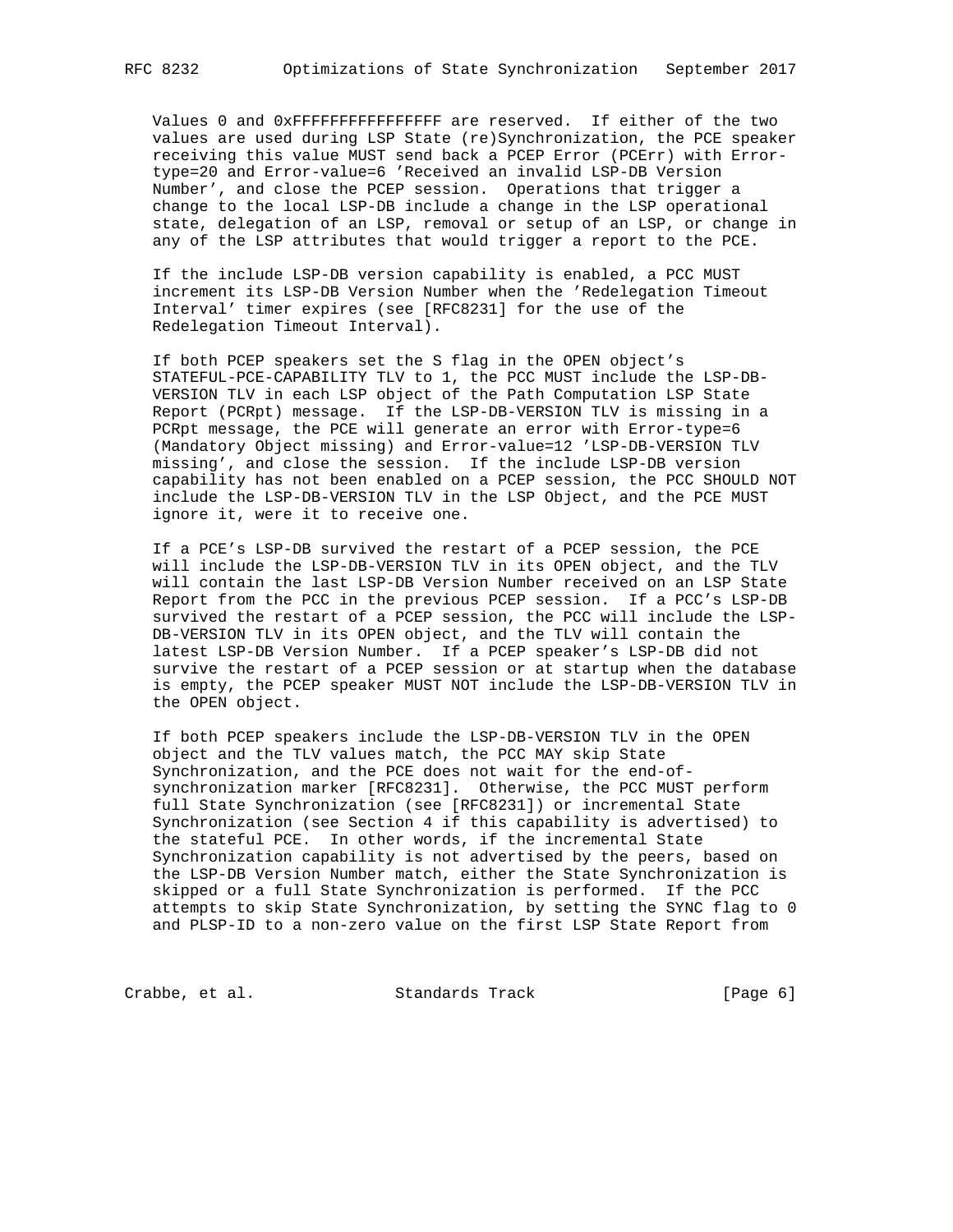the PCC as per [RFC8231], the PCE MUST send back a PCErr with Error type=20 and Error-value=2 'LSP-DB version mismatch', and close the PCEP session.

 If State Synchronization is required, then prior to completing the initialization phase, the PCE MUST mark any LSPs in the LSP-DB that were previously reported by the PCC as stale. When the PCC reports an LSP during State Synchronization, if the LSP already exists in the LSP-DB, the PCE MUST update the LSP-DB and clear the stale marker from the LSP. When it has finished State Synchronization, the PCC MUST immediately send an end-of-synchronization marker. The end-of synchronization marker is a PCRpt message with an LSP object containing a PLSP-ID of 0 and with the SYNC flag set to 0 [RFC8231]. The LSP-DB-VERSION TLV MUST be included in this PCRpt message. On receiving this state report, the PCE MUST purge any LSPs from the LSP-DB that are still marked as stale.

 Note that a PCE/PCC MAY force State Synchronization by not including the LSP-DB-VERSION TLV in its OPEN object.

 Since a PCE does not make changes to the LSP-DB Version Number, a PCC should never encounter this TLV in a message from the PCE (other than the OPEN message). A PCC SHOULD ignore the LSP-DB-VERSION TLV, were it to receive one from a PCE.

 Figure 1 shows an example sequence where the State Synchronization is skipped.

Crabbe, et al. Standards Track [Page 7]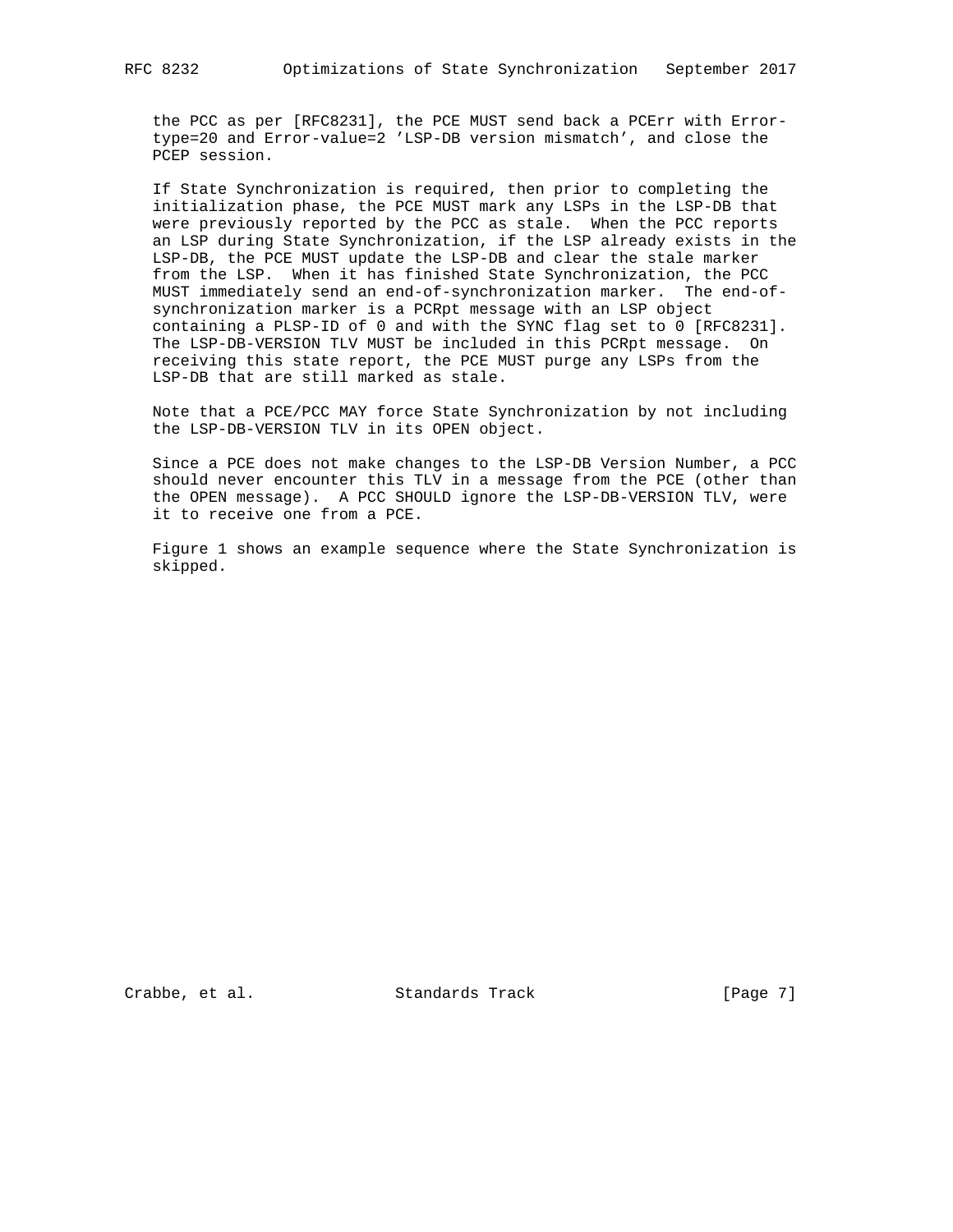



 Figure 2 shows an example sequence where the State Synchronization is performed due to LSP-DB version mismatch during the PCEP session setup. Note that the same State Synchronization sequence would happen if either the PCC or the PCE would not include the LSP-DB- VERSION TLV in their respective Open messages.

Crabbe, et al. Standards Track [Page 8]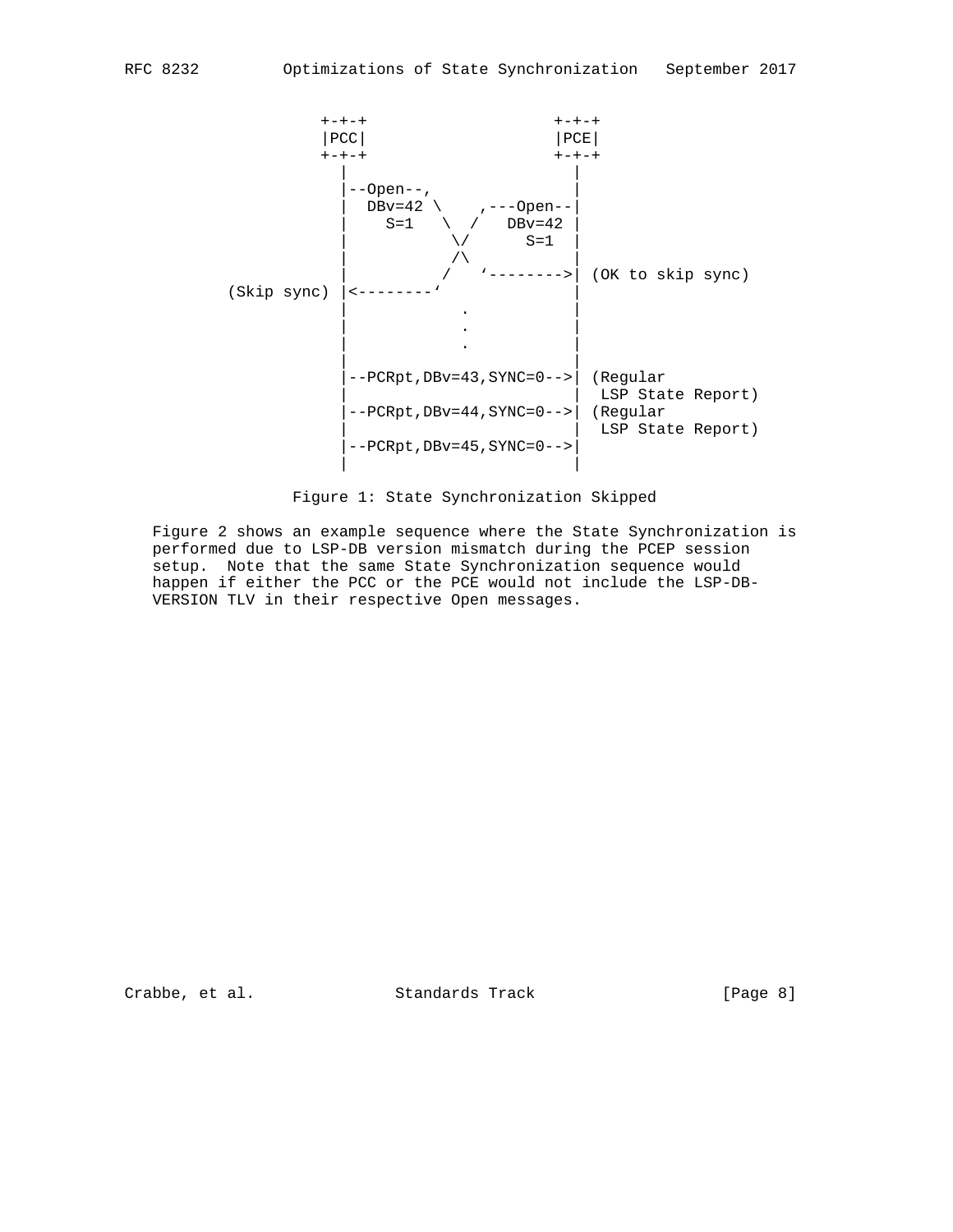

Figure 2: State Synchronization Performed

 Figure 3 shows an example sequence where the State Synchronization is skipped, but because one or both PCEP speakers set the S flag to 0, the PCC does not send LSP-DB-VERSION TLVs in subsequent PCRpt messages to the PCE. If the current PCEP session restarts, the PCEP speakers will have to perform State Synchronization, since the PCE does not know the PCC's latest LSP-DB Version Number information.

Crabbe, et al. Standards Track [Page 9]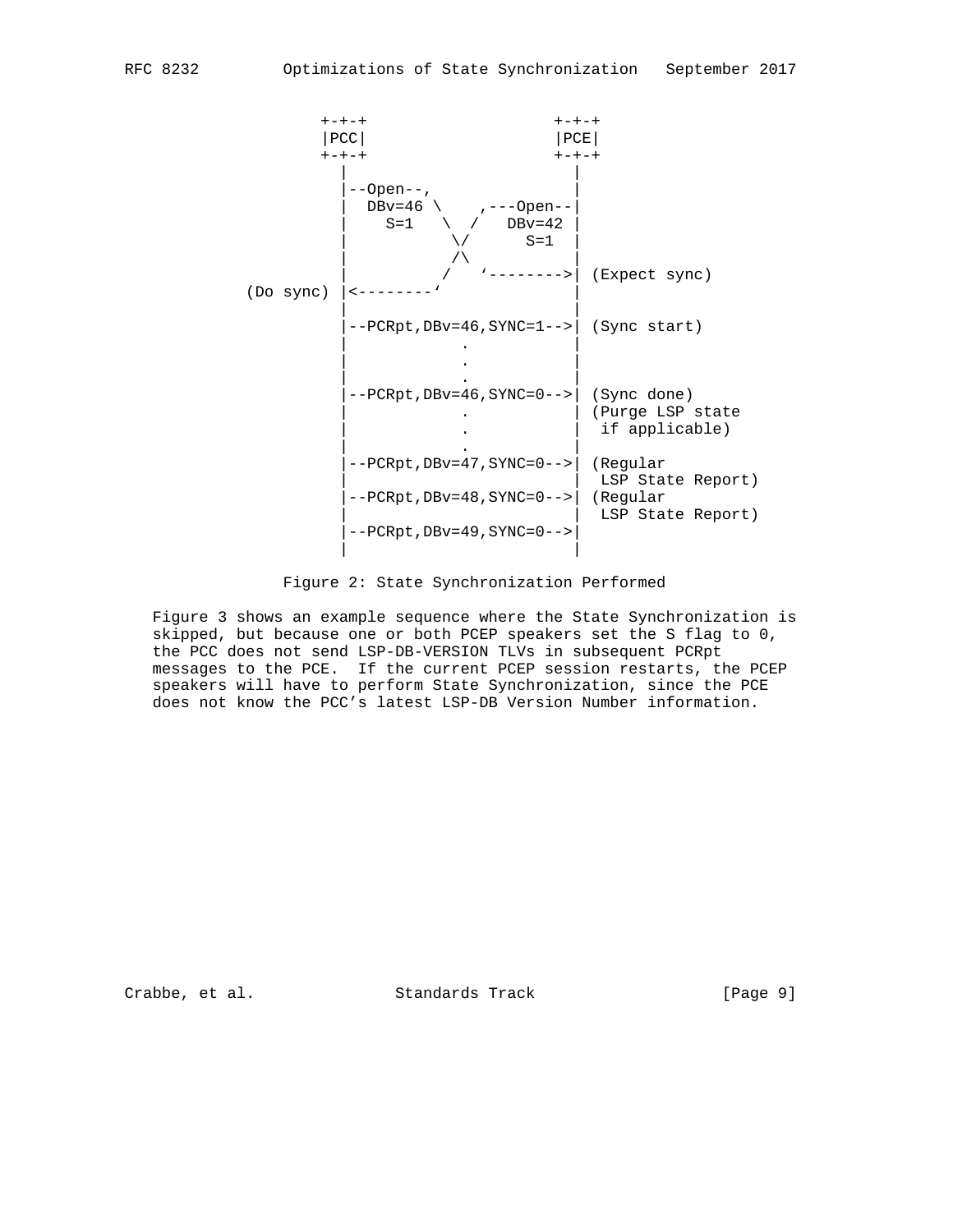

 Figure 3: State Synchronization Skipped; No LSP-DB-VERSION TLVs Sent from the PCC

3.2.1. IP Address Change during Session Re-establishment

 There could be a case during PCEP session re-establishment when the PCC's or PCE's IP address can change. This includes, but is not limited to, the following cases:

- o A PCC could use a physical interface IP address to connect to the PCE. In this case, if the line card that the PCC connects from changes, then the PCEP session goes down and comes back up again, with a different IP address associated with a new line card.
- o The PCC or PCE may move in the network, either physically or logically, which may cause its IP address to change. For example, the PCE may be deployed as a virtual network function (VNF), and another virtualized instance of the PCE may be populated with the original PCE instance's state, but it may be given a different IP address.

 To ensure that a PCEP peer can recognize a previously connected peer, each PCEP peer includes the SPEAKER-ENTITY-ID TLV described in Section 3.3.2 in the OPEN message.

Crabbe, et al. Standards Track [Page 10]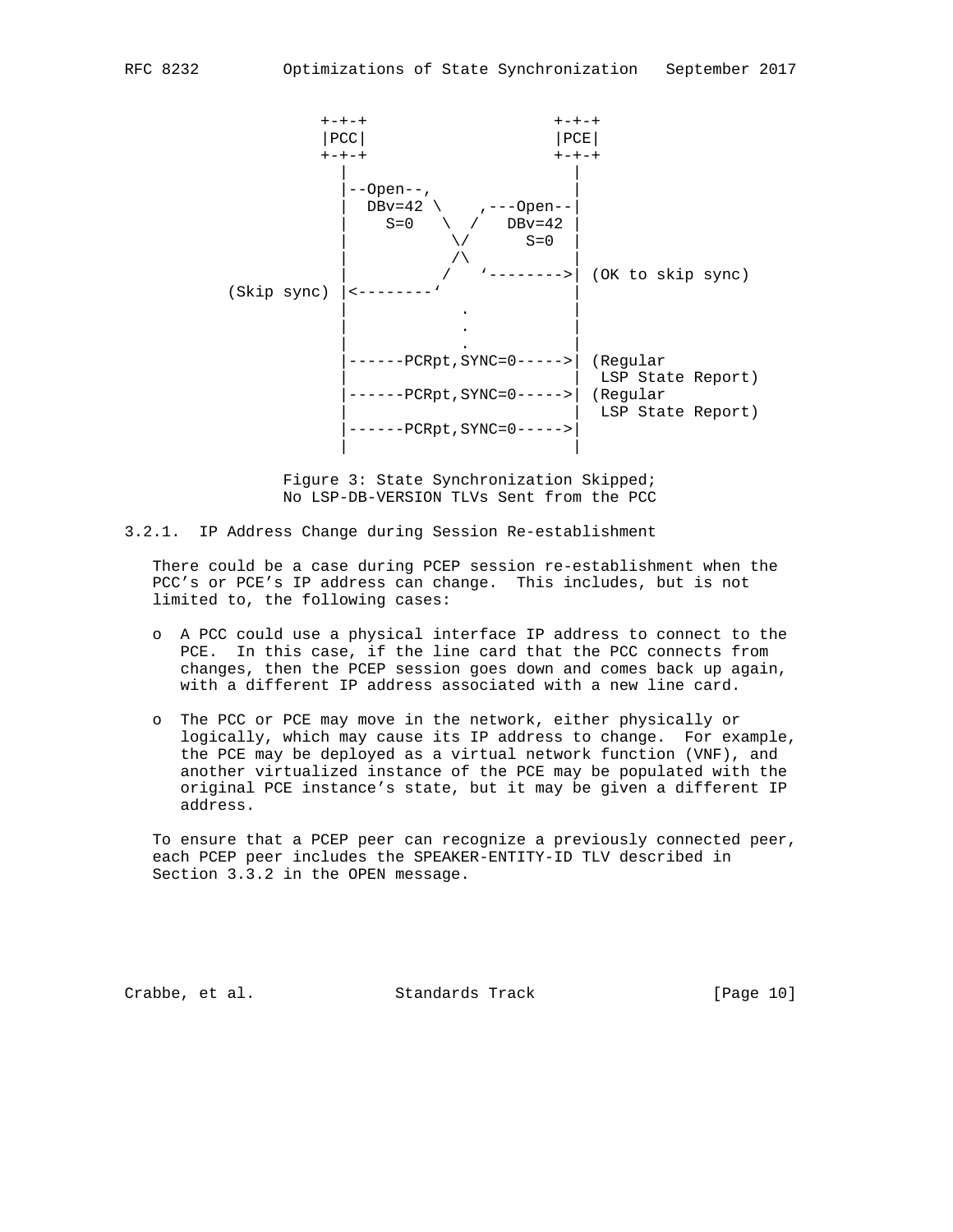This TLV is used during the State Synchronization procedure to identify the PCEP session as a re-establishment of a previous session that went down. Then State Synchronization optimizations such as state sync avoidance can be applied to this session. Note that this usage is only applicable within the State Timeout Interval [RFC8231]. After the State Timeout Interval expires, all state associated with the PCEP session is removed, which includes the SPEAKER-ENTITY-ID received. Note that the PCEP session initialization [RFC5440] procedure remains unchanged.

3.3. PCEP Extensions

 A new INCLUDE-DB-VERSION (S) bit is added in the stateful capabilities TLV (see Section 7 for details).

3.3.1. LSP-DB Version Number TLV

 The LSP-DB Version Number (LSP-DB-VERSION) TLV is an optional TLV that MAY be included in the OPEN object and the LSP object.

 This TLV is included in the LSP object in the PCRpt message to indicate the LSP-DB version at the PCC. This TLV SHOULD NOT be included in other PCEP messages (Path Computation Update Request (PCUpd), Path Computation Request (PCReq), and Path Computation Reply (PCRep)) and MUST be ignored if received.

 The format of the LSP-DB-VERSION TLV is shown in the following figure:

 $0$  and  $1$  and  $2$  3 0 1 2 3 4 5 6 7 8 9 0 1 2 3 4 5 6 7 8 9 0 1 2 3 4 5 6 7 8 9 0 1 +-+-+-+-+-+-+-+-+-+-+-+-+-+-+-+-+-+-+-+-+-+-+-+-+-+-+-+-+-+-+-+-+ | Type=23 | Length=8 | +-+-+-+-+-+-+-+-+-+-+-+-+-+-+-+-+-+-+-+-+-+-+-+-+-+-+-+-+-+-+-+-+ LSP-DB Version Number | | +-+-+-+-+-+-+-+-+-+-+-+-+-+-+-+-+-+-+-+-+-+-+-+-+-+-+-+-+-+-+-+-+

Figure 4: LSP-DB-VERSION TLV Format

The type of the TLV is 23, and it has a fixed length of 8 octets. The value contains a 64-bit unsigned integer, carried in network byte order, representing the LSP-DB Version Number.

Crabbe, et al. Standards Track [Page 11]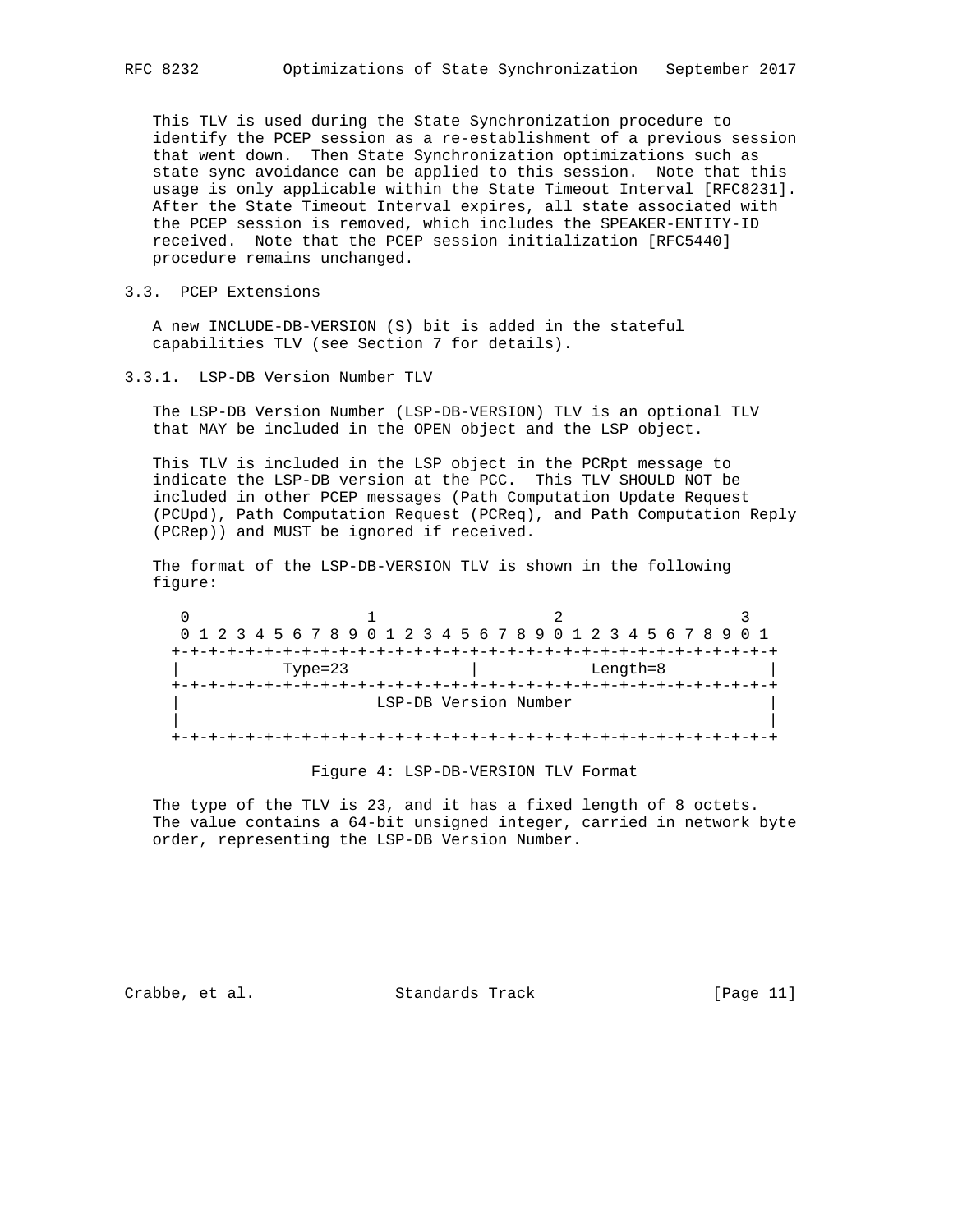## 3.3.2. Speaker Entity Identifier TLV

 The Speaker Entity Identifier TLV (SPEAKER-ENTITY-ID) is an optional TLV that MAY be included in the OPEN object when a PCEP speaker wishes to determine if State Synchronization can be skipped when a PCEP session is restarted. It contains a unique identifier for the node that does not change during the lifetime of the PCEP speaker. It identifies the PCEP speaker to its peers even if the speaker's IP address is changed.

 In case of a remote peer IP address change, a PCEP speaker would learn the Speaker Entity Identifier on receiving the open message, but it MAY have already sent its open message without realizing that it is a known PCEP peer. In such a case, either a full synchronization is done or the PCEP session is terminated. This may be a local policy decision. The new IP address is associated with the Speaker Entity Identifier for the future either way. In the latter case when the PCEP session is re-established, it would be correctly associated with the Speaker Entity Identifier and not be considered as an unknown peer.

 The format of the SPEAKER-ENTITY-ID TLV is shown in the following figure:

|             | 0 1 2 3 4 5 6 7 8 9 0 1 2 3 4 5 6 7 8 9 0 1 2 3 4 5 6 7 8 9 0 1 |  |
|-------------|-----------------------------------------------------------------|--|
|             |                                                                 |  |
| $Type = 24$ | Length (variable)                                               |  |
|             |                                                                 |  |
|             |                                                                 |  |
|             | Speaker Entity Identifier                                       |  |
|             |                                                                 |  |
|             |                                                                 |  |

#### Figure 5: SPEAKER-ENTITY-ID TLV Format

 The type of the TLV is 24, and it has a variable length, which MUST be greater than 0. The value is padded to a 4-octet alignment. The padding is not included in the Length field. The value contains the Speaker Entity Identifier (an identifier of the PCEP speaker transmitting this TLV). This identifier is required to be unique within its scope of visibility, which is usually limited to a single domain. It MAY be configured by the operator. Alternatively, it can be derived automatically from a suitably stable unique identifier,

Crabbe, et al. Standards Track [Page 12]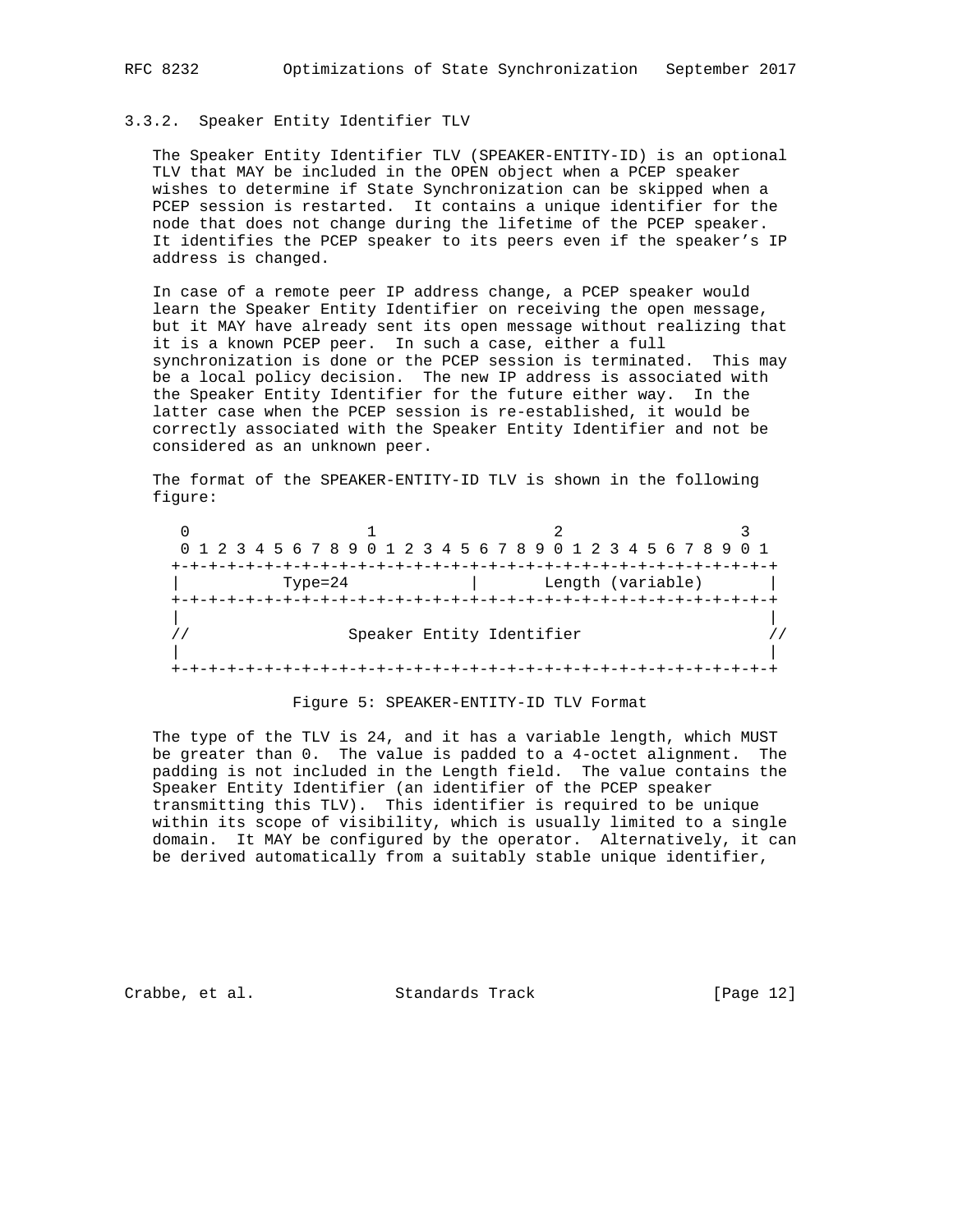such as a Media Access Control (MAC) address, serial number, Traffic Engineering Router ID, or similar. In the case of inter-domain connections, the speaker SHOULD prefix its usual identifier with the domain identifier of its residence, such as an Autonomous System number, an IGP area identifier, or similar to make sure it remains unique.

 The relationship between this identifier and entities in the Traffic Engineering database is intentionally left undefined.

 From a manageability point of view, a PCE or PCC implementation SHOULD allow the operator to configure this Speaker Entity Identifier.

 If a PCEP speaker receives the SPEAKER-ENTITY-ID on a new PCEP session, that matches with an existing alive PCEP session, the PCEP speaker MUST send a PCErr with Error-type=20 and Error-value=7 'Received an invalid Speaker Entity Identifier', and close the PCEP session.

4. Incremental State Synchronization

 [RFC8231] describes the LSP State Synchronization mechanism between PCCs and stateful PCEs. During the State Synchronization, a PCC sends the information of all its LSPs (i.e., the full LSP-DB) to the stateful PCE. In order to reduce the State Synchronization overhead when there is a small number of LSP state changes in the network between the PCEP session restart, this section defines a mechanism for incremental (Delta) LSP-DB synchronization.

## 4.1. Motivation

 According to [RFC8231], if a PCE restarts and its LSP-DB survived, PCCs with a mismatched LSP-DB Version Number will send all their LSPs information (full LSP-DB) to the stateful PCE, even if only a small number of LSPs underwent state change. It can take a long time and consume large communication channel bandwidth.

Figure 6 shows an example of LSP State Synchronization.

Crabbe, et al. Standards Track [Page 13]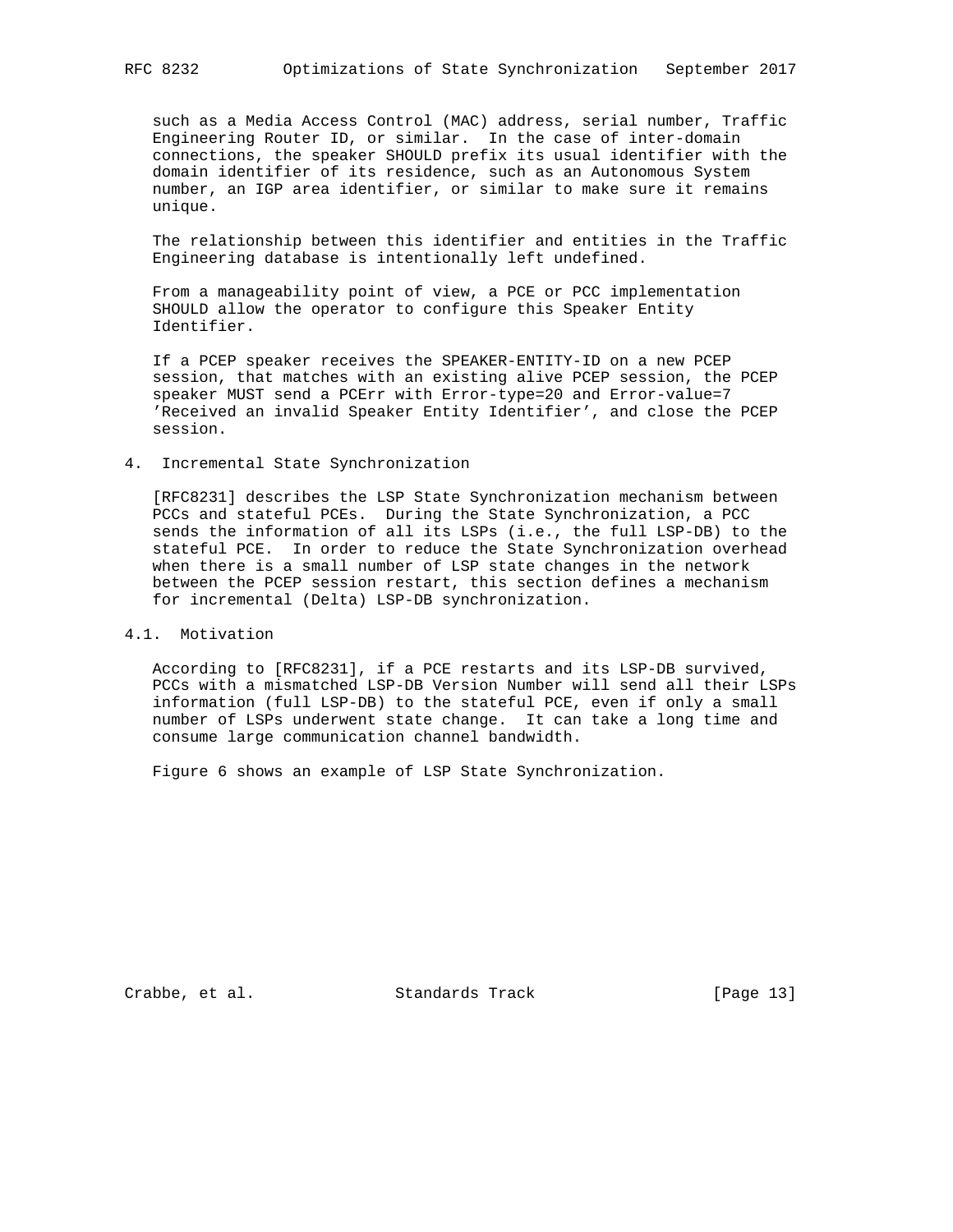

Figure 6: Topology Example

 Assume that there are 320 LSPs in the network, with each PCC having 80 LSPs. During the time when the PCEP session is down, 20 LSPs of each PCC (i.e., 80 LSPs in total), are changed. Hence, when the PCEP session restarts, the stateful PCE needs to synchronize 320 LSPs with all PCCs. But actually, 240 LSPs stay the same. If performing full LSP State Synchronization, it can take a long time to carry out the synchronization of all LSPs. It is especially true when only a low bandwidth communication channel is available (e.g., in-band control channel for optical transport networks), and there is a substantial number of LSPs in the network. Another disadvantage of full LSP synchronization is that it is a waste of communication bandwidth to perform full LSP synchronization given the fact that the number of LSP changes can be small during the time when the PCEP session is down.

 An incremental (Delta) LSP-DB State Synchronization is described in this section, where only the LSPs that underwent state change are synchronized between the session restart. This may include new/modified/deleted LSPs.

4.2. Incremental Synchronization Procedure

 [RFC8231] describes State Synchronization and Section 3 of this document describes State Synchronization avoidance by using LSP-DB-VERSION TLV in its OPEN object. This section extends this idea to only synchronize the delta (changes) in case of version mismatch.

Crabbe, et al. Standards Track [Page 14]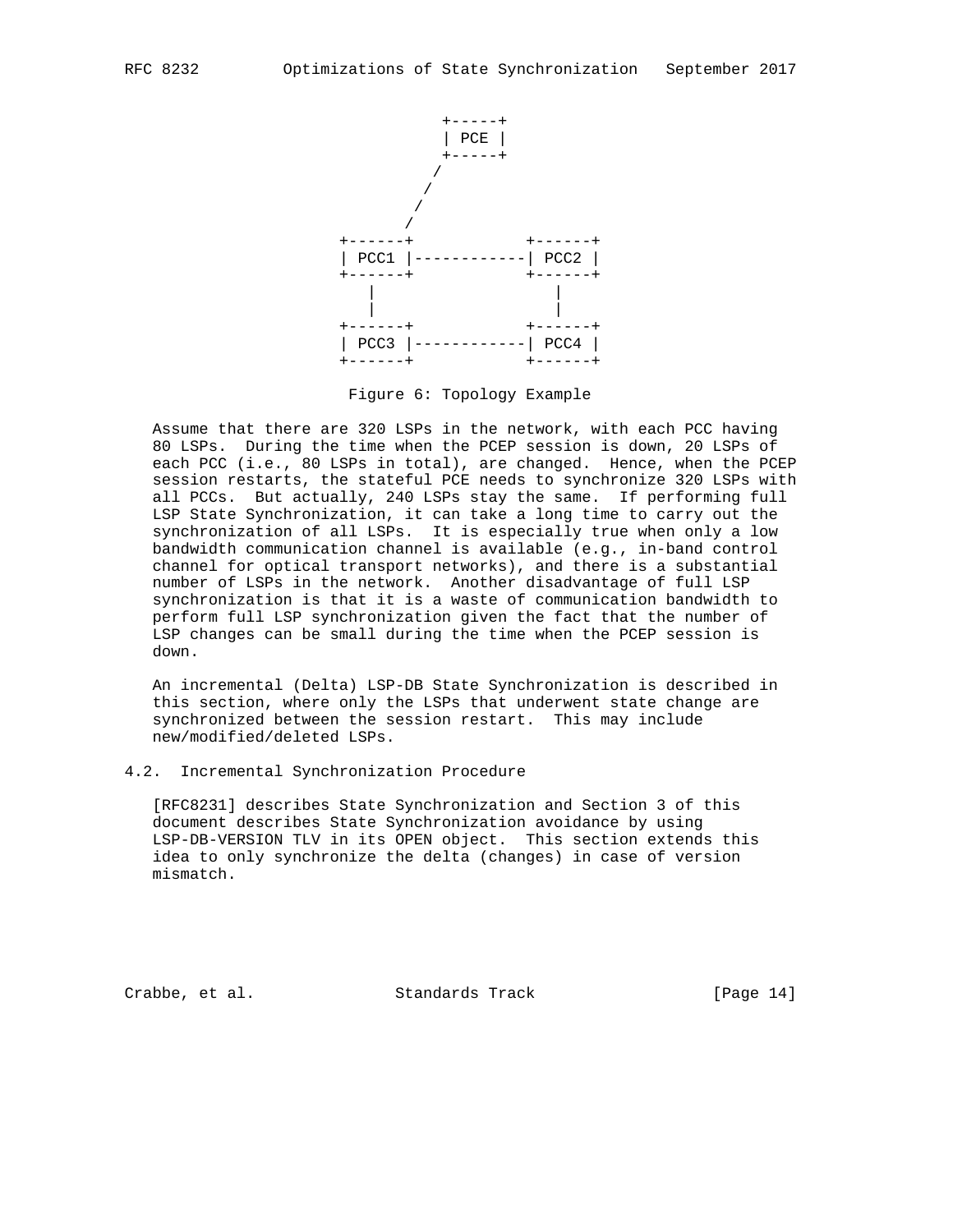If both PCEP speakers include the LSP-DB-VERSION TLV in the OPEN object and the LSP-DB-VERSION TLV values match, the PCC MAY skip State Synchronization. Otherwise, the PCC MUST perform State Synchronization. Incremental State Synchronization capability is advertised on a PCEP session during session startup using the DELTA-LSP-SYNC-CAPABILITY (D) bit in the capabilities TLV (see Section 7). Instead of dumping full LSP-DB to the stateful PCE again, the PCC synchronizes the delta (changes) as described in Figure 7 when the D and S flags are set to 1 by both the PCC and PCE. Other combinations of D and S flags set by the PCC and PCE result in full LSP-DB synchronization procedures as described in [RFC8231]. By setting the D flag to zero in the OPEN message, a PCEP speaker can skip the incremental synchronization optimization, resulting in a full LSP-DB synchronization.

Crabbe, et al. Standards Track [Page 15]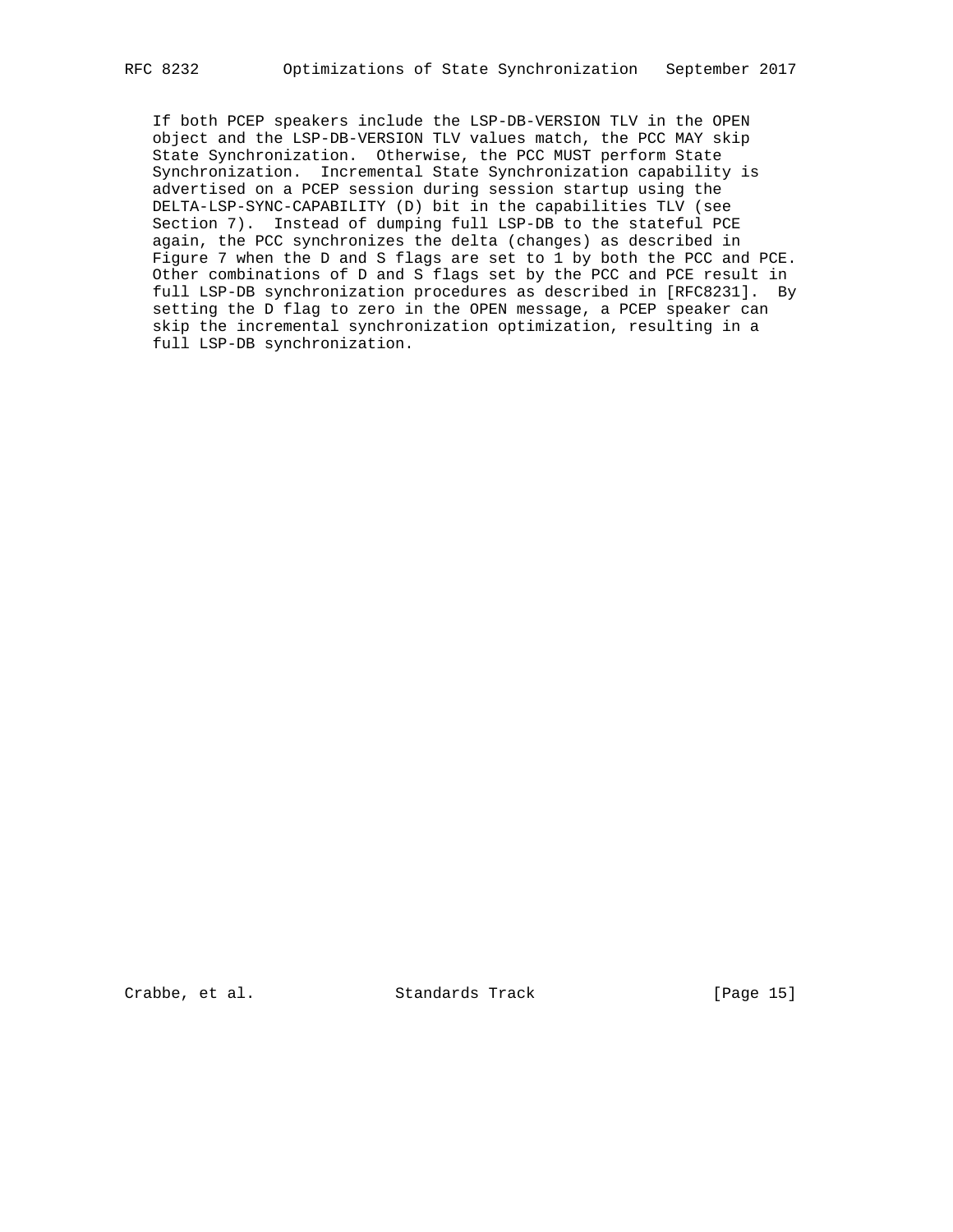

#### Figure 7: Incremental Synchronization Procedure

 As per Section 3, the LSP-DB Version Number is incremented each time a change is made to the PCC's local LSP-DB. Each LSP is associated with the DB version at the time of its state change. This is needed to determine which LSP and what information needs to be synchronized in incremental State Synchronization. The incremental state sync is done from the last LSP-DB version received by the PCE to the latest DB version at the PCC. Note that the LSP-DB Version Number can wrap around, in which case the incremental state sync would also wrap till the latest LSP-DB Version Number at the PCC.

 In order to carry out incremental State Synchronization, it is not necessary for a PCC to store a complete history of LSP-DB change for all time, but remember the LSP state changes (including LSP modification, setup, and deletion) that the PCE did not get to process during the session down. Note that, a PCC would be unaware that a particular LSP report has been processed by the PCE before the session to the PCE went down. So a PCC implementation MAY choose to

Crabbe, et al. Standards Track [Page 16]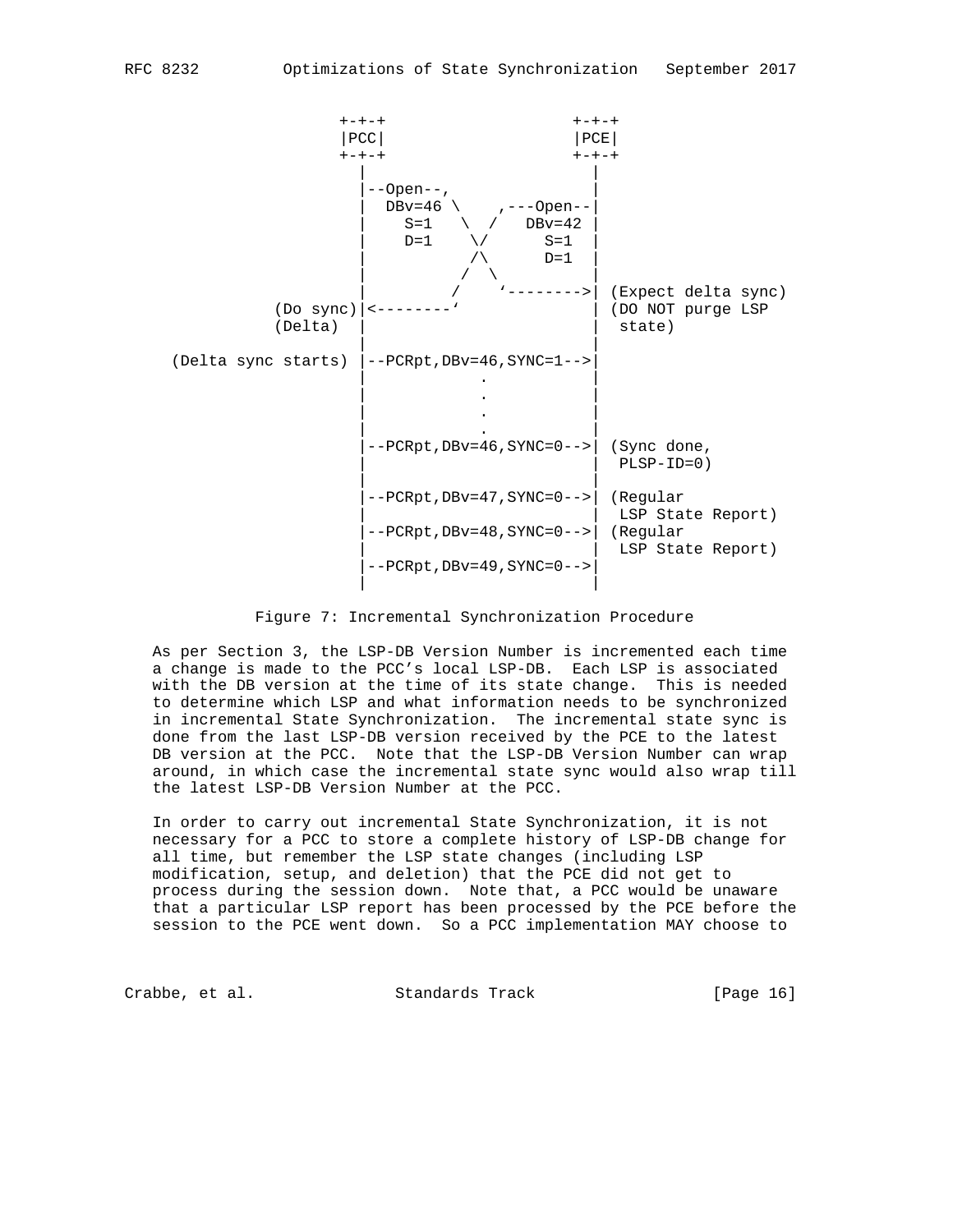store the LSP-DB Version Number with each LSP at the time its status changed, so that when a session is re-established, an incremental synchronization can be attempted based on the PCE's last LSP-DB Version Number. For an LSP that is deleted at the PCC, the PCC implementation would need to remember the deleted LSP in some way to make sure this could be reported as part of incremental synchronization later. The PCC would discard this information based on a local policy or when it determines that this information is no longer needed with sufficient confidence. In the example shown in Figure 7, the PCC needs to store the LSP state changes that happened between DB Versions 43 to 46 and synchronize these changes, when performing incremental LSP state update.

 If a PCC finds out it does not have sufficient information to complete incremental synchronization after advertising incremental LSP State Synchronization capability, it MUST send a PCErr with Error-type=20 and Error-value=5 'A PCC indicates to a PCE that it can not complete the State Synchronization' (defined in [RFC8231]), and terminate the session. The PCC SHOULD re-establish the session with the D bit set to 0 in the OPEN message.

 The other procedures and error checks remain unchanged from the full State Synchronization [RFC8231].

- 5. PCE-Triggered Initial Synchronization
- 5.1. Motivation

 In networks such as optical transport networks, the control channel between network nodes can be realized through in-band overhead, thus it has limited bandwidth. With a stateful PCE connected to the network via one network node, it is desirable to control the timing of PCC State Synchronization so as not to overload the low communication channel available in the network during the initial synchronization (be it incremental or full) when the session restarts, when there is a comparatively large amount of control information needing to be synchronized between the stateful PCE and the network. The method proposed, i.e., allowing PCE to trigger the State Synchronization, is similar to the function proposed in Section 6 but is used in different scenarios and for different purposes.

Crabbe, et al. Standards Track [Page 17]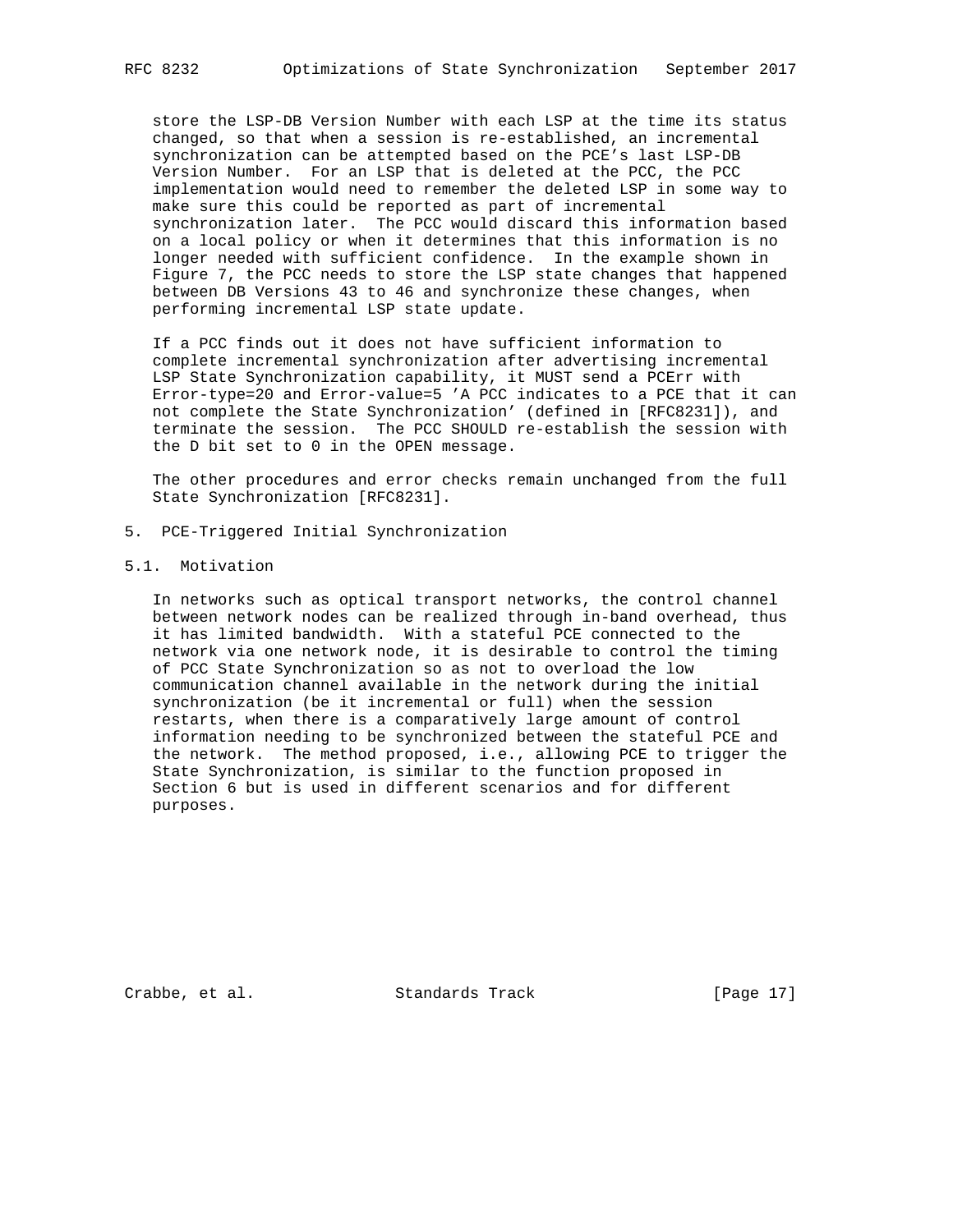### 5.2. PCE-Triggered Initial State Synchronization Procedure

 Support of PCE-triggered initial State Synchronization is advertised during session startup using the TRIGGERED-INITIAL-SYNC (F) bit in the STATEFUL-PCE-CAPABILITY TLV (see Section 7).

 In order to allow a stateful PCE to control the LSP-DB synchronization after establishing a PCEP session, both PCEP speakers MUST set the F bit to 1 in the OPEN message. If the LSP-DB-VERSION TLV is included by both PCEP speakers and the TLV value matches, the State Synchronization can be skipped as described in Section 3.2. If the TLV is not included or the LSP-DB Version is mismatched, the PCE can trigger the State Synchronization process by sending a PCUpd message with PLSP-ID = 0 and SYNC = 1. The PCUpd message SHOULD include an empty Explicit Route Object (ERO) (with no ERO sub-object and object length of 4) as its intended path and SHOULD NOT include the optional objects for its attributes for any parameter update. The PCC MUST ignore such an update when the SYNC flag is set. If the TRIGGERED-INITIAL-SYNC capability is not advertised by a PCE and the PCC receives a PCUpd with the SYNC flag set to 1, the PCC MUST send a PCErr with the SRP-ID-number of the PCUpd, Error-type=20, and Error-value=4 'Attempt to trigger a synchronization when the PCE triggered synchronization capability has not been advertised' (see Section 8.1). If the TRIGGERED-INITIAL-SYNC capability is advertised by a PCE and the PCC, the PCC MUST NOT trigger State Synchronization on its own. If the PCE receives a PCRpt message before the PCE has triggered the State Synchronization, the PCE MUST send a PCErr with Error-type=20 and Error-value=3 'Attempt to trigger synchronization before PCE trigger' (see Section 8.1).

 In this way, the PCE can control the sequence of LSP synchronization among all the PCCs that are re-establishing PCEP sessions with it. When the capability of PCE control is enabled, only after a PCC receives this message, it will start sending information to the PCE. This PCE-triggering capability can be applied to both full and incremental State Synchronization. If applied to the latter, the PCCs only send information that PCE does not possess, which is inferred from the LSP-DB version information exchanged in the OPEN message (see Section 4.2 for a detailed procedure).

 Once the initial State Synchronization is triggered by the PCE, the procedures and error checks remain unchanged [RFC8231].

 If a PCC implementation that does not implement this extension should not receive a PCUpd message to trigger State Synchronization as per the capability advertisement, but if it were to receive it, it will behave as per [RFC8231].

Crabbe, et al. Standards Track [Page 18]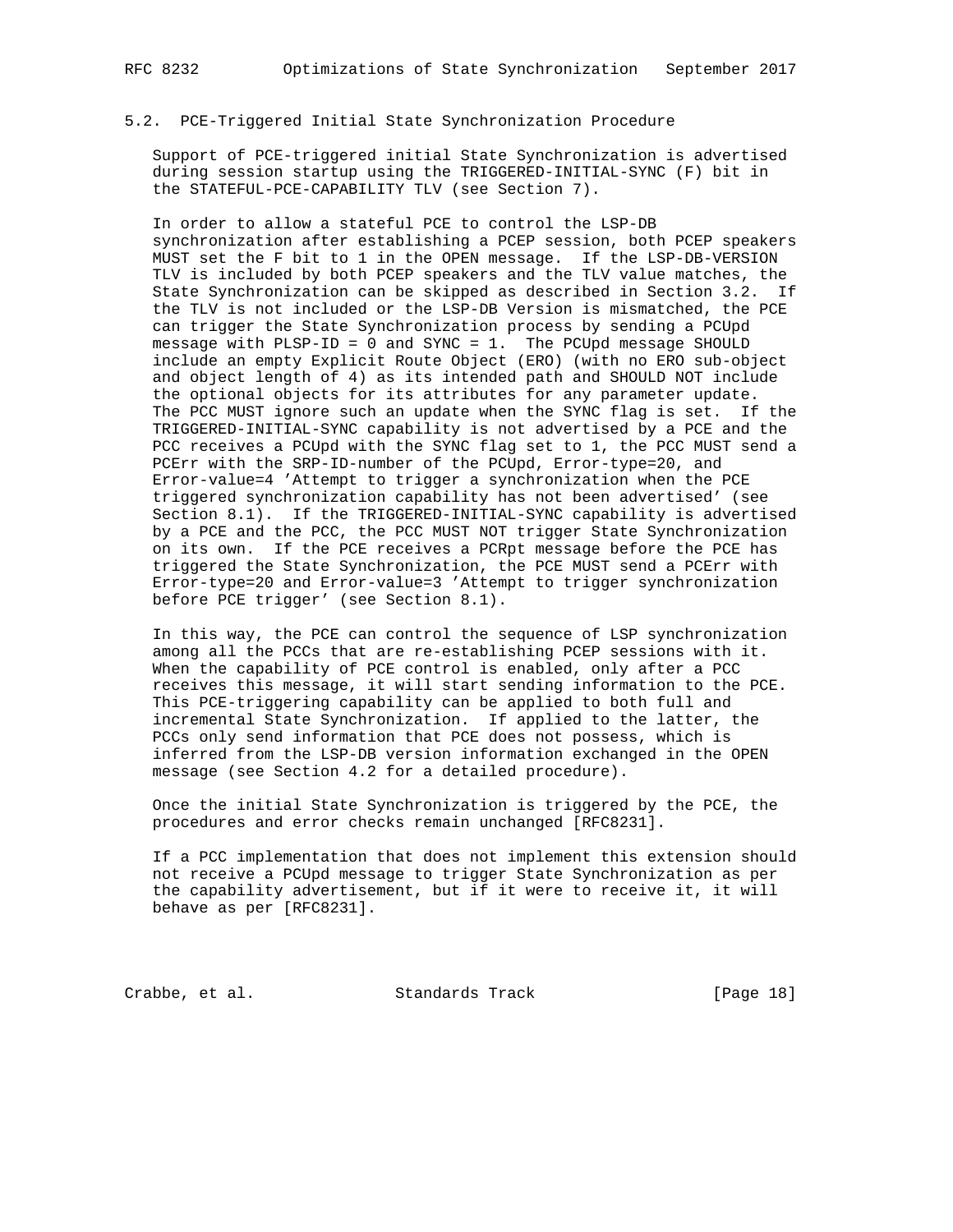## 6. PCE-Triggered Resynchronization

### 6.1. Motivation

 The accuracy of the computations performed by the PCE is tied to the accuracy of the view the PCE has on the state of the LSPs. Therefore, it can be beneficial to be able to resynchronize this state even after the session has been established. The PCE may use this approach to continuously sanity check its state against the network or to recover from error conditions without having to tear down sessions.

## 6.2. PCE-Triggered State Resynchronization Procedure

 Support of PCE-triggered state resynchronization is advertised by both PCEP speakers during session startup using the TRIGGERED-RESYNC (T) bit in the STATEFUL-PCE-CAPABILITY TLV (see Section 7). The PCE can choose to resynchronize its entire LSP-DB or a single LSP.

 To trigger resynchronization for an LSP, the PCE sends a Path Computation State Update (PCUpd) for the LSP, with the SYNC flag in the LSP object set to 1. The PCE SHOULD NOT include any parameter updates for the LSP, and the PCC MUST ignore such an update when the SYNC flag is set. The PCC MUST respond with a PCRpt message with the LSP state, SYNC flag set to 0 and MUST include the SRP-ID-number of the PCUpd message that triggered the resynchronization. If the PCC cannot find the LSP in its database, PCC MUST also set the R (remove) flag [RFC8231] in the LSP object in the PCRpt message.

 The PCE can also trigger resynchronization of the entire LSP-DB. The PCE MUST first mark all LSPs in the LSP-DB that were previously reported by the PCC as stale, and then send a PCUpd with an LSP object containing a PLSP-ID of 0 and with the SYNC flag set to 1. The PCUpd message MUST include an empty ERO (with no ERO sub-object and object length of 4) as its intended path and SHOULD NOT include the optional objects for its attributes for any parameter update. The PCC MUST ignore such update if the SYNC flag is set. This PCUpd message is the trigger for the PCC to enter the synchronization phase as described in [RFC8231] and start sending PCRpt messages. After the receipt of the end-of-synchronization marker, the PCE will purge LSPs that were not refreshed. The SRP-ID-number of the PCUpd that triggered the resynchronization SHOULD be included in each of the PCRpt messages. If the PCC cannot resynchronize the entire LSP-DB, the PCC MUST respond with a PCErr message with Error-type=20 and Error-value=5 'cannot complete the State Synchronization' [RFC8231], and it MAY terminate the session. The PCE MUST remove the stale mark for the LSPs that were previously reported by the PCC. Based on the local policy, the PCE MAY reattempt synchronization at a later time.

Crabbe, et al. Standards Track [Page 19]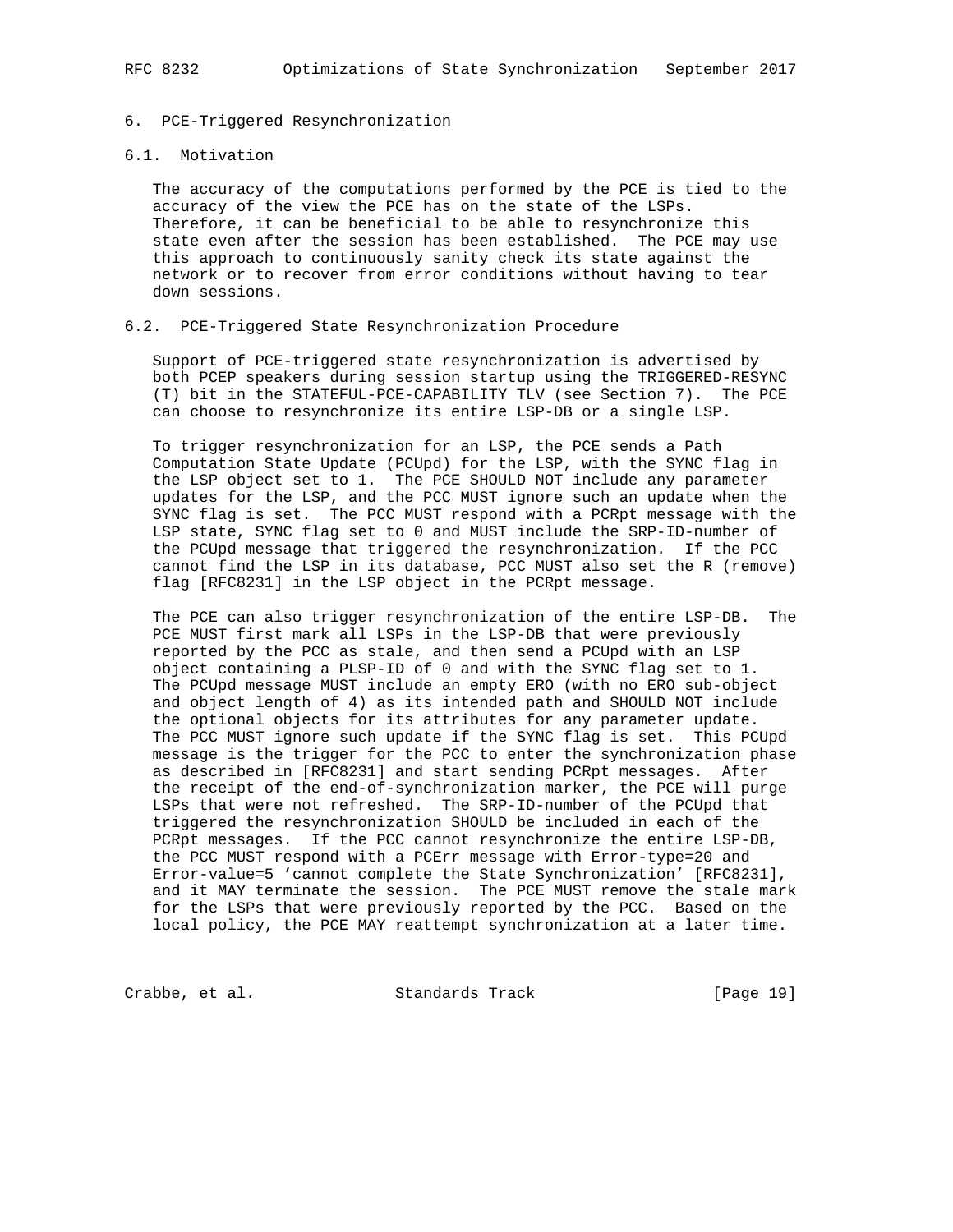If the TRIGGERED-RESYNC capability is not advertised by a PCE and the PCC receives a PCUpd with the SYNC flag set to 1, it MUST send a PCErr with the SRP-ID-number of the PCUpd, Error-type=20, and Error-value=4 'Attempt to trigger a synchronization when the PCE triggered synchronization capability has not been advertised' (see Section 8.1).

 Once the state resynchronization is triggered by the PCE, the procedures and error checks remain unchanged from the full state synchronization [RFC8231]. This would also include the PCE triggering multiple state resynchronization requests while synchronization is in progress.

 If a PCC implementation that does not implement this extension should not receive a PCUpd message to trigger resynchronization as per the capability advertisement, but if it were to receive it, it will behave as per [RFC8231].

7. Advertising Support of Synchronization Optimizations

 Support for each of the optimizations described in this document requires advertising the corresponding capabilities during session establishment time.

 The STATEFUL-PCE-CAPABILITY TLV is defined in [RFC8231]. This document defines the following new flags in the STATEFUL-PCE-CAPABILITY TLV:

| Bit. | Description                       |  |
|------|-----------------------------------|--|
| 30   | S bit (INCLUDE-DB-VERSION)        |  |
| 27   | D bit (DELTA-LSP-SYNC-CAPABILITY) |  |
| 26   | F bit (TRIGGERED-INITIAL-SYNC)    |  |
| 28   | T bit (TRIGGERED-RESYNC)          |  |

 If the S bit (INCLUDE-DB-VERSION) is set to 1 by both PCEP speakers, the PCC will include the LSP-DB-VERSION TLV in each LSP object. See Section 3.2 for details.

 If the D bit (DELTA-LSP-SYNC-CAPABILITY) is set to 1 by a PCEP speaker, it indicates that the PCEP speaker allows incremental (delta) State Synchronization. See Section 4.2 for details.

 If the F bit (TRIGGERED-INITIAL-SYNC) is set to 1 by both PCEP speakers, the PCE SHOULD trigger initial (first) State Synchronization. See Section 5.2 for details.

Crabbe, et al. Standards Track [Page 20]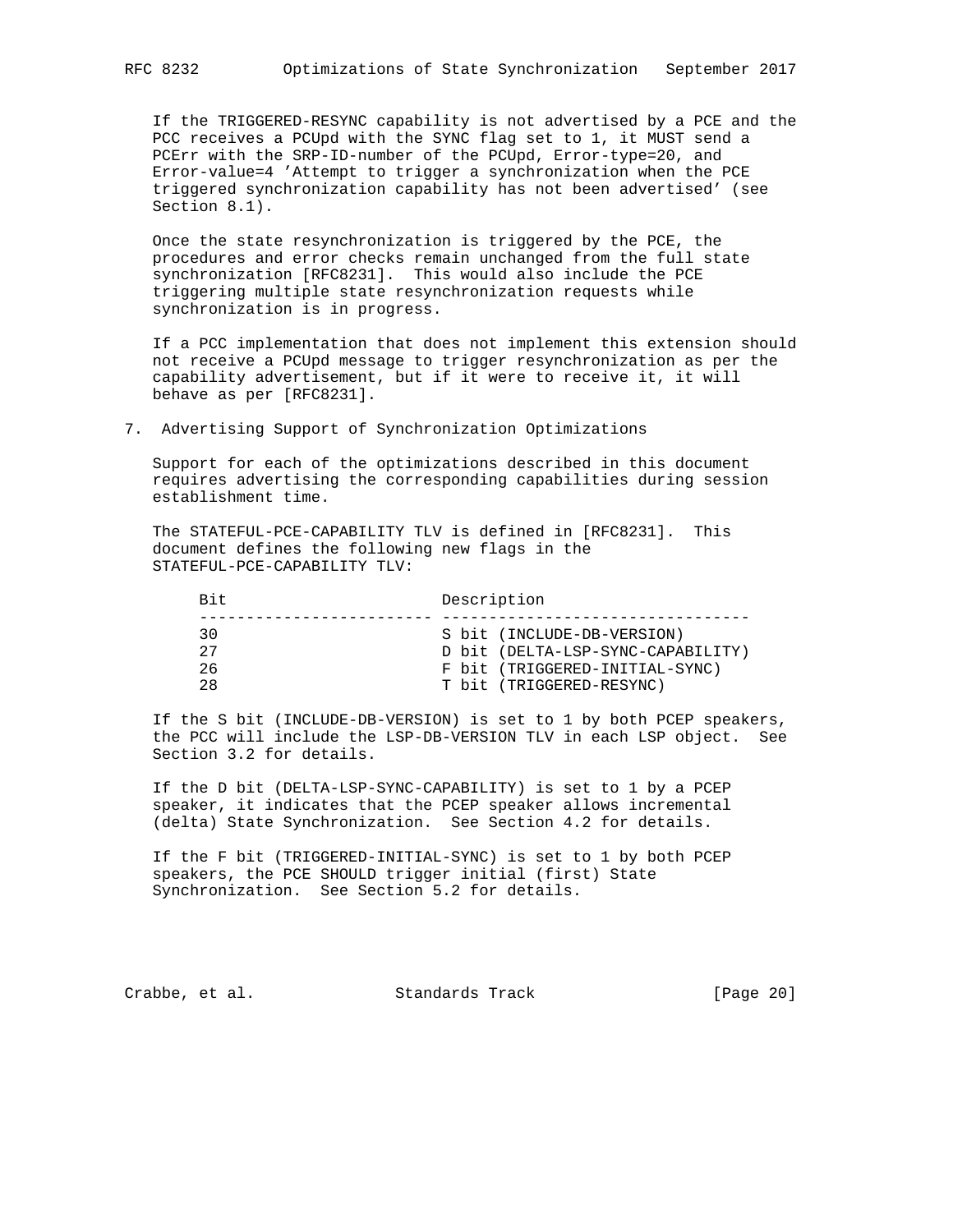If the T bit (TRIGGERED-RESYNC) is set to 1 by both PCEP speakers, the PCE can trigger resynchronization of LSPs at any point in the life of the session. See Section 6.2 for details.

See Section 8.3 for IANA allocations.

8. IANA Considerations

 IANA has allocated code points for the protocol elements defined in this document.

8.1. PCEP-Error Object

 IANA has allocated the following values in the "PCEP-ERROR Object Error Types and Values" registry.

| Error-Type Meaning |                                                                                                                                | Reference     |
|--------------------|--------------------------------------------------------------------------------------------------------------------------------|---------------|
| $6 \overline{}$    | Mandatory Object missing                                                                                                       | [RFC5440]     |
|                    | Error-value<br>12: LSP-DB-VERSION TLV missing                                                                                  | This document |
| 20                 | LSP State Synchronization Error [RFC8231]                                                                                      |               |
|                    | Error-value<br>2: LSP-DB version mismatch.                                                                                     | This document |
|                    | 3: Attempt to trigger<br>synchronization before PCE<br>trigger.                                                                | This document |
|                    | 4: Attempt to trigger a<br>synchronization when the<br>PCE triggered synchronization<br>capability has not been<br>advertised. | This document |
|                    | 6: Received an invalid<br>LSP-DB Version Number.                                                                               | This document |
|                    | 7: Received an invalid<br>Speaker Entity Identifier.                                                                           | This document |

Crabbe, et al. Standards Track [Page 21]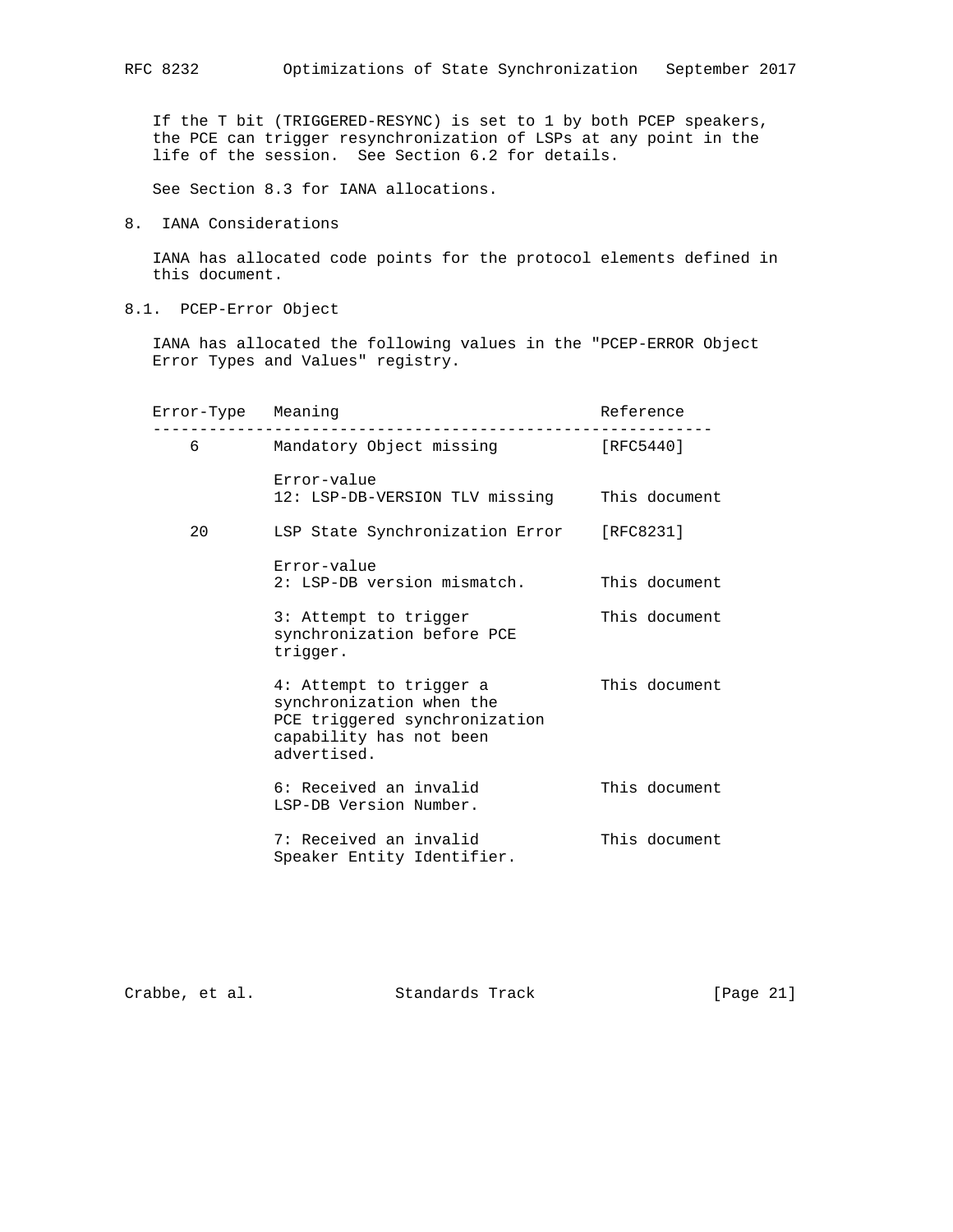## 8.2. PCEP TLV Type Indicators

 IANA has allocated the following values in the "PCEP TLV Type Indicators" registry.

| Value | Meaning                         | Reference     |
|-------|---------------------------------|---------------|
|       |                                 |               |
| っっ    | LSP-DB-VERSION                  | This document |
| 24    | SPEAKER-ENTITY-ID This document |               |

### 8.3. STATEFUL-PCE-CAPABILITY TLV

 The STATEFUL-PCE-CAPABILITY TLV is defined in [RFC8231]. The "STATEFUL-PCE-CAPABILITY TLV Flag Field" registry has been created to manage the flags in the TLV. IANA has allocated the following values in this registry.

| Rit. | Description               | Reference     |
|------|---------------------------|---------------|
|      |                           |               |
| 26   | TRIGGERED-INITIAL-SYNC    | This document |
| 27   | DELTA-LSP-SYNC-CAPABILITY | This document |
| 2.8  | TRIGGERED-RESYNC          | This document |
| 30   | INCLUDE-DB-VERSION        | This document |
|      |                           |               |

### 9. Manageability Considerations

 All manageability requirements and considerations listed in [RFC5440] and [RFC8231] apply to PCEP protocol extensions defined in this document. In addition, requirements and considerations listed in this section apply.

9.1. Control of Function and Policy

 A PCE or PCC implementation MUST allow configuring the State Synchronization optimization capabilities as described in this document. The implementation SHOULD also allow the operator to configure the Speaker Entity Identifier (Section 3.3.2). Further, the operator SHOULD be to be allowed to trigger the resynchronization procedures as per Section 6.2.

9.2. Information and Data Models

 An implementation SHOULD allow the operator to view the stateful capabilities advertised by each peer and the current synchronization status with each peer. To serve this purpose, the PCEP YANG module [PCEP-YANG] can be extended to include advertised stateful capabilities and synchronization status.

Crabbe, et al. Standards Track [Page 22]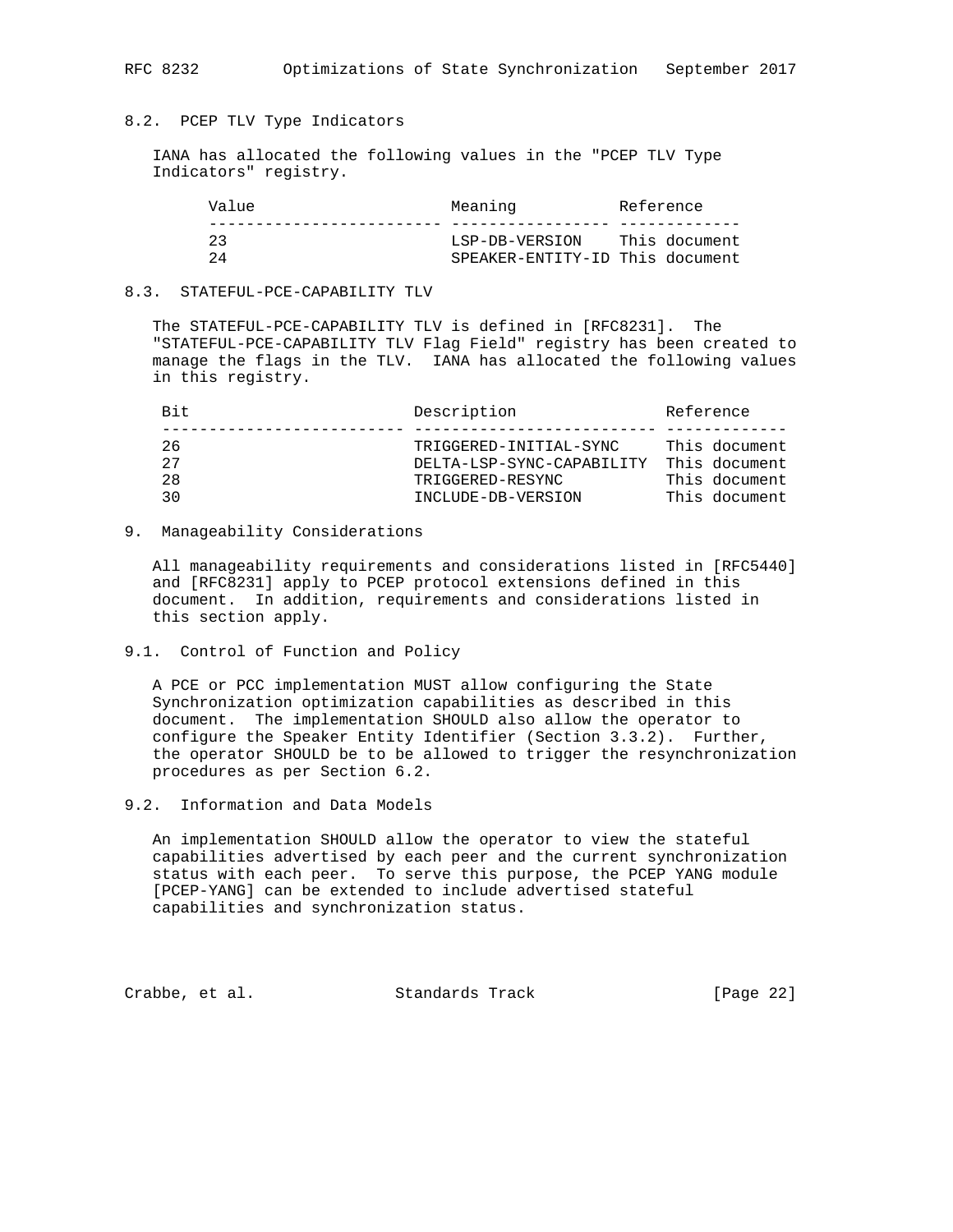# 9.3. Liveness Detection and Monitoring

 Mechanisms defined in this document do not imply any new liveness detection and monitoring requirements in addition to those already listed in [RFC5440].

9.4. Verify Correct Operations

 Mechanisms defined in this document do not imply any new operation verification requirements in addition to those already listed in [RFC5440] and [RFC8231].

9.5. Requirements on Other Protocols

 Mechanisms defined in this document do not imply any new requirements on other protocols.

9.6. Impact on Network Operations

 Mechanisms defined in [RFC5440] and [RFC8231] also apply to PCEP extensions defined in this document.

 The State Synchronization optimizations described in this document can result in a reduction of the amount of data exchanged and the time taken for a stateful PCE to be fully operational when a PCEP session is re-established. The ability to trigger resynchronization by the PCE can be utilized by the operator to sanity check its state and recover from any mismatch in state without tearing down the session.

10. Security Considerations

 The security considerations listed in [RFC8231] apply to this document as well. However, this document also introduces some new attack vectors. An attacker could spoof the SPEAKER-ENTITY-ID and pretend to be another PCEP speaker. An attacker may flood the PCC with triggered resynchronization requests at a rate that exceeds the PCC's ability to process them by either spoofing messages or compromising the PCE itself. The PCC can respond with a PCErr message as described in Section 6.2 and terminate the session. Thus, securing the PCEP session using Transport Layer Security (TLS) [PCEPS], as per the recommendations and best current practices in [RFC7525], is RECOMMENDED. An administrator could also expose the Speaker Entity Identifier as part of the certificate, for the peer identity verification.

Crabbe, et al. Standards Track [Page 23]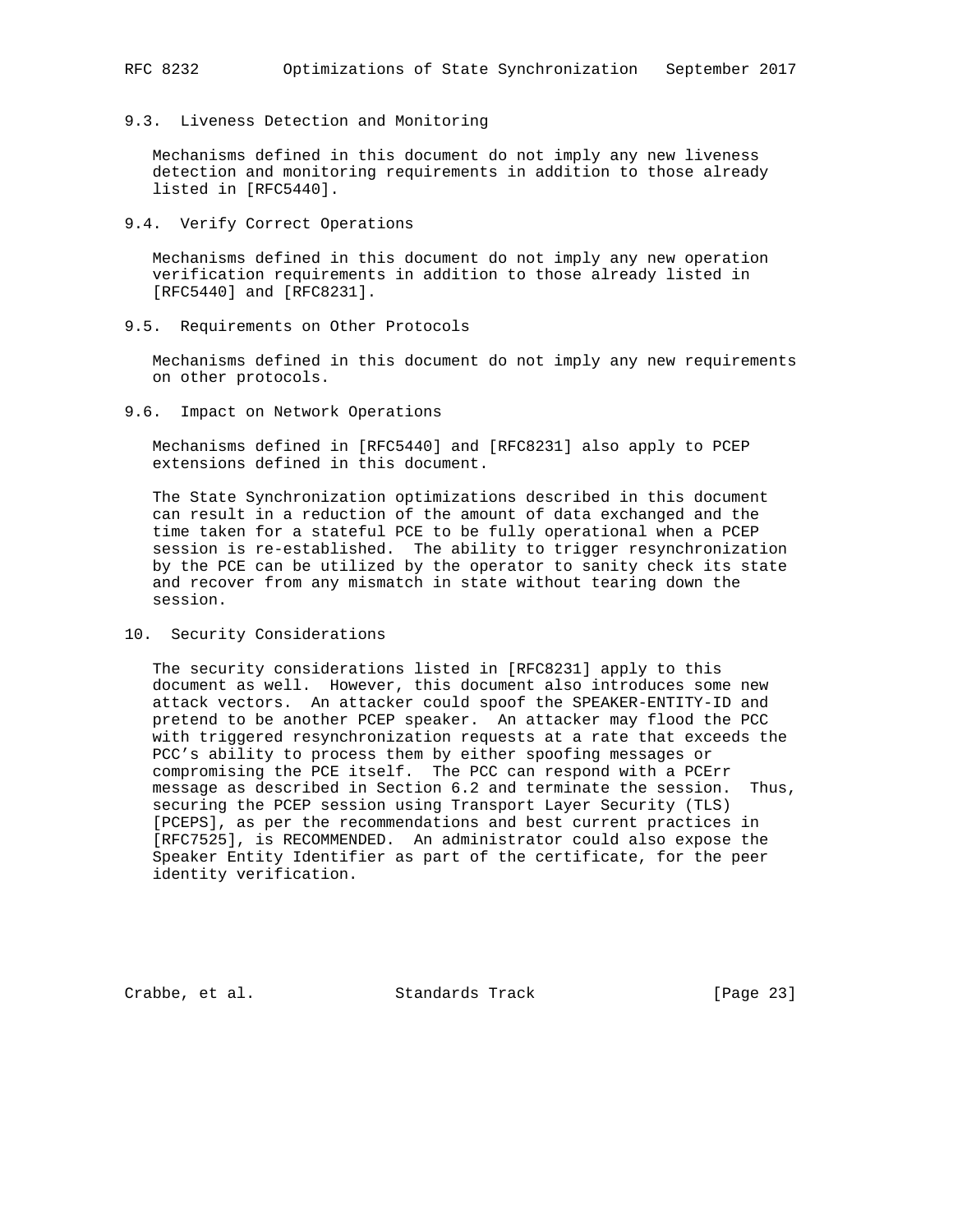## 11. References

- 11.1. Normative References
	- [RFC2119] Bradner, S., "Key words for use in RFCs to Indicate Requirement Levels", BCP 14, RFC 2119, DOI 10.17487/RFC2119, March 1997, <https://www.rfc-editor.org/info/rfc2119>.
	- [RFC5440] Vasseur, JP., Ed. and JL. Le Roux, Ed., "Path Computation Element (PCE) Communication Protocol (PCEP)", RFC 5440, DOI 10.17487/RFC5440, March 2009, <https://www.rfc-editor.org/info/rfc5440>.
	- [RFC8174] Leiba, B., "Ambiguity of Uppercase vs Lowercase in RFC 2119 Key Words", BCP 14, RFC 8174, DOI 10.17487/RFC8174, May 2017, <https://www.rfc-editor.org/info/rfc8174>.
	- [RFC8231] Crabbe, E., Minei, I., Medved, J., and R. Varga, "Path Computation Element Communication Protocol (PCEP) Extensions for Stateful PCE", RFC 8231, DOI 10.17487/RFC8231, September 2017, <http://www.rfc-editor.org/info/rfc8231>.
- 11.2. Informative References
	- [PCEP-YANG]

 Dhody, D., Hardwick, J., Beeram, V., and j. jefftant@gmail.com, "A YANG Data Model for Path Computation Element Communications Protocol (PCEP)", Work in Progress, draft-ietf-pce-pcep-yang-05, July 2017.

- [PCEPS] Lopez, D., Dios, O., Wu, Q., and D. Dhody, "Secure Transport for PCEP", Work in Progress, draft-ietf-pce-pceps-18, September 2017.
- [RFC7525] Sheffer, Y., Holz, R., and P. Saint-Andre, "Recommendations for Secure Use of Transport Layer Security (TLS) and Datagram Transport Layer Security (DTLS)", BCP 195, RFC 7525, DOI 10.17487/RFC7525, May 2015, <https://www.rfc-editor.org/info/rfc7525>.
- [RFC8051] Zhang, X., Ed. and I. Minei, Ed., "Applicability of a Stateful Path Computation Element (PCE)", RFC 8051, DOI 10.17487/RFC8051, January 2017, <https://www.rfc-editor.org/info/rfc8051>.

Crabbe, et al. Standards Track [Page 24]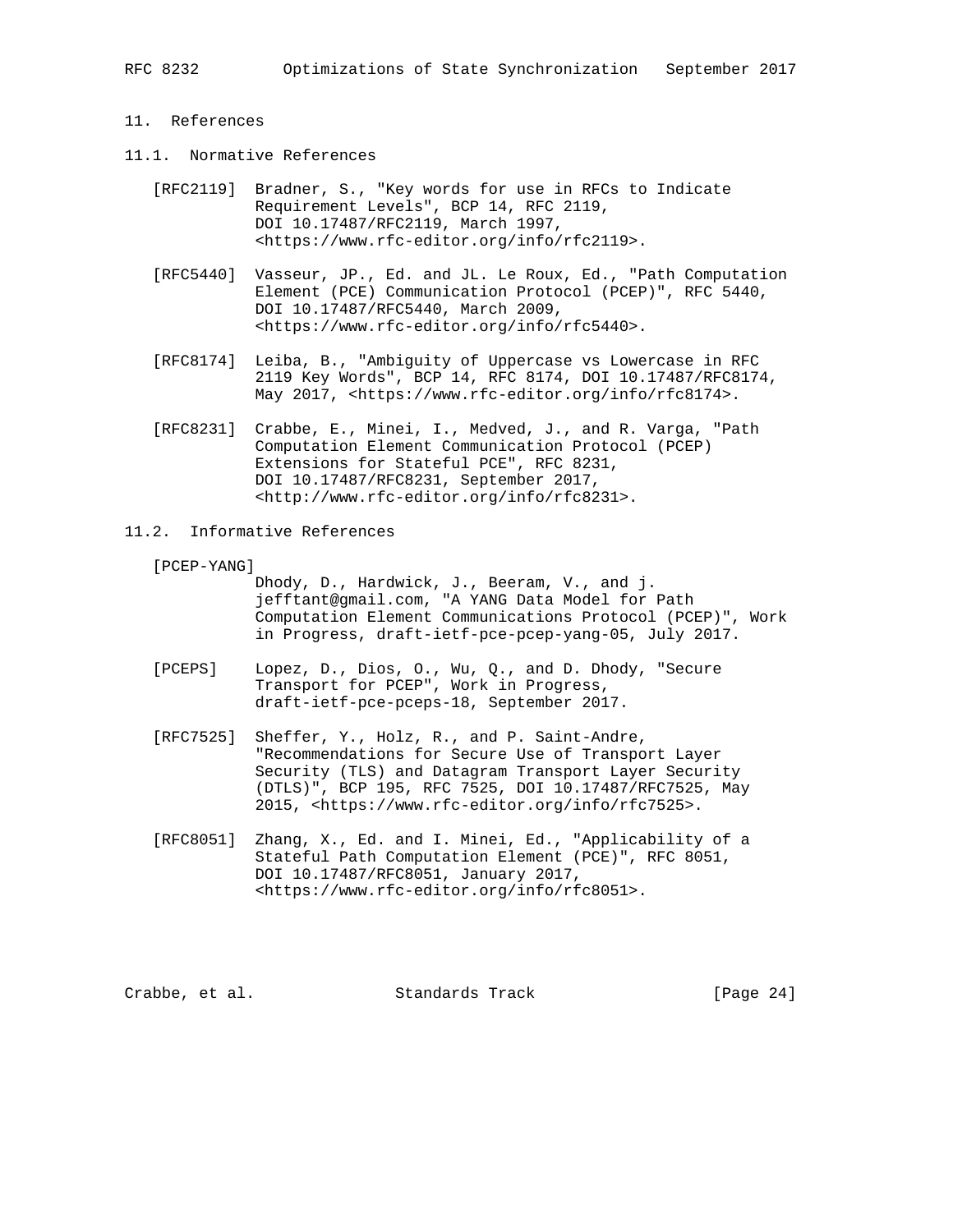Acknowledgments

 We would like to thank Young Lee, Sergio Belotti, and Cyril Margaria for their comments and discussions.

 Thanks to Jonathan Hardwick for being the document shepherd and providing comments and guidance.

Thanks to Tomonori Takeda for the Routing Area Directorate review.

 Thanks to Adrian Farrel for the TSVART review and providing detailed comments and suggestions.

Thanks to Daniel Franke for the SECDIR review.

 Thanks to Alvaro Retana, Kathleen Moriarty, and Stephen Farrell for comments during the IESG evaluation.

 Thanks to Deborah Brungard for being the responsible AD and guiding the authors as needed.

Contributors

 Gang Xie Huawei Technologies F3-5-B R&D Center, Huawei Industrial Base, Bantian, Longgang District Shenzhen, Guangdong, 518129 China Email: xiegang09@huawei.com

Crabbe, et al. Standards Track [Page 25]